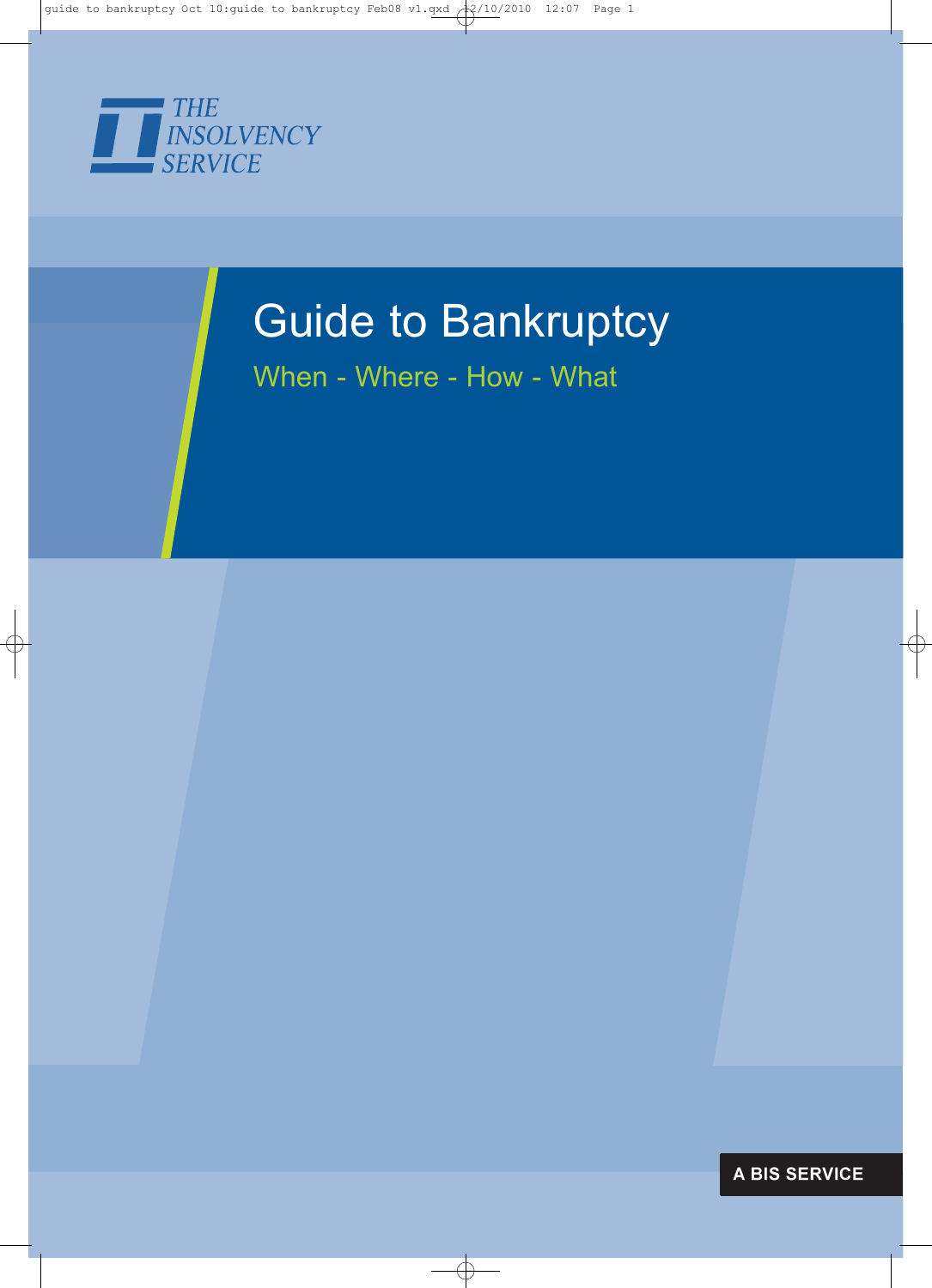guide to bankruptcy Oct 10:guide to bankruptcy Feb08 v1. $\frac{qxd}{x^{2}}$ /10/2010 12:07 Page 2

 $\rightarrow$ 

 $\overline{\varphi}$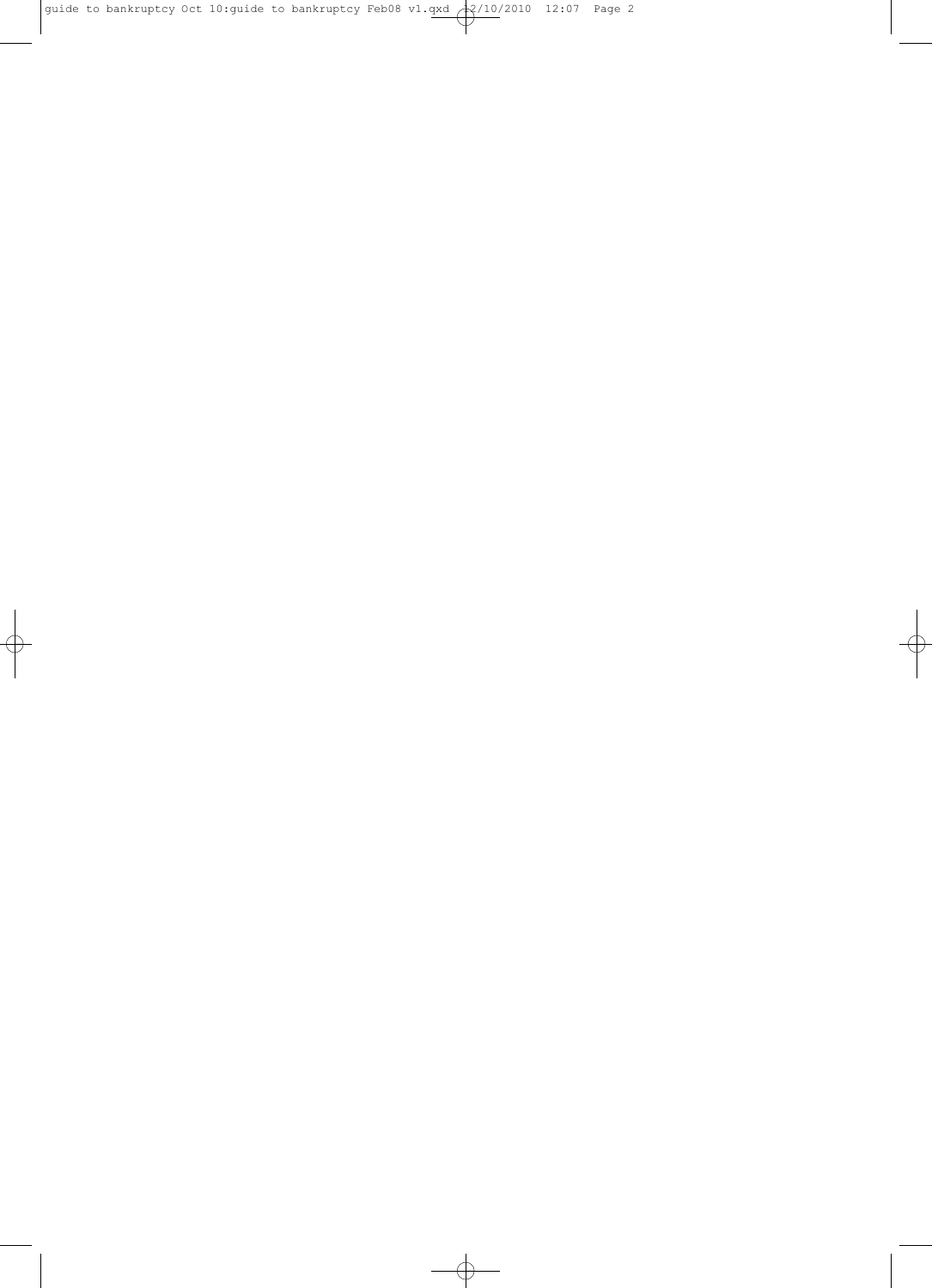## **Contents**

| 1              | About this guide                                              | Page<br>5      |
|----------------|---------------------------------------------------------------|----------------|
| $\overline{2}$ | <b>What is bankruptcy?</b>                                    | 5              |
| $3^{\circ}$    | How are you made bankrupt?                                    | 6              |
| 4              | Where is the bankruptcy order made?                           | 6              |
| 5              | Who will deal with your case?                                 | $\overline{7}$ |
| 6              | What are your duties as a bankrupt?                           | 8              |
| 7              | How will bankruptcy affect you?                               | 9              |
| 8              | What are the restrictions on a bankrupt?                      | 13             |
| 9              | <b>Becoming free from bankruptcy</b>                          | 13             |
| 10             | <b>Bankruptcy restrictions orders and undertakings</b>        | 15             |
| 11             | Debts incurred after you have been made bankrupt              | 15             |
|                | 12 Alternatives to Bankruptcy                                 | 16             |
| 13             | Insolvency Terms - what do they mean?                         | 16             |
| 14             | Where to go for help and advice                               | 18             |
| 15             | Data Protection Act 1998 - How we collect and use information | 20             |
| 16             | <b>Related Insolvency Service Publications</b>                | 21             |

 $\rightarrow$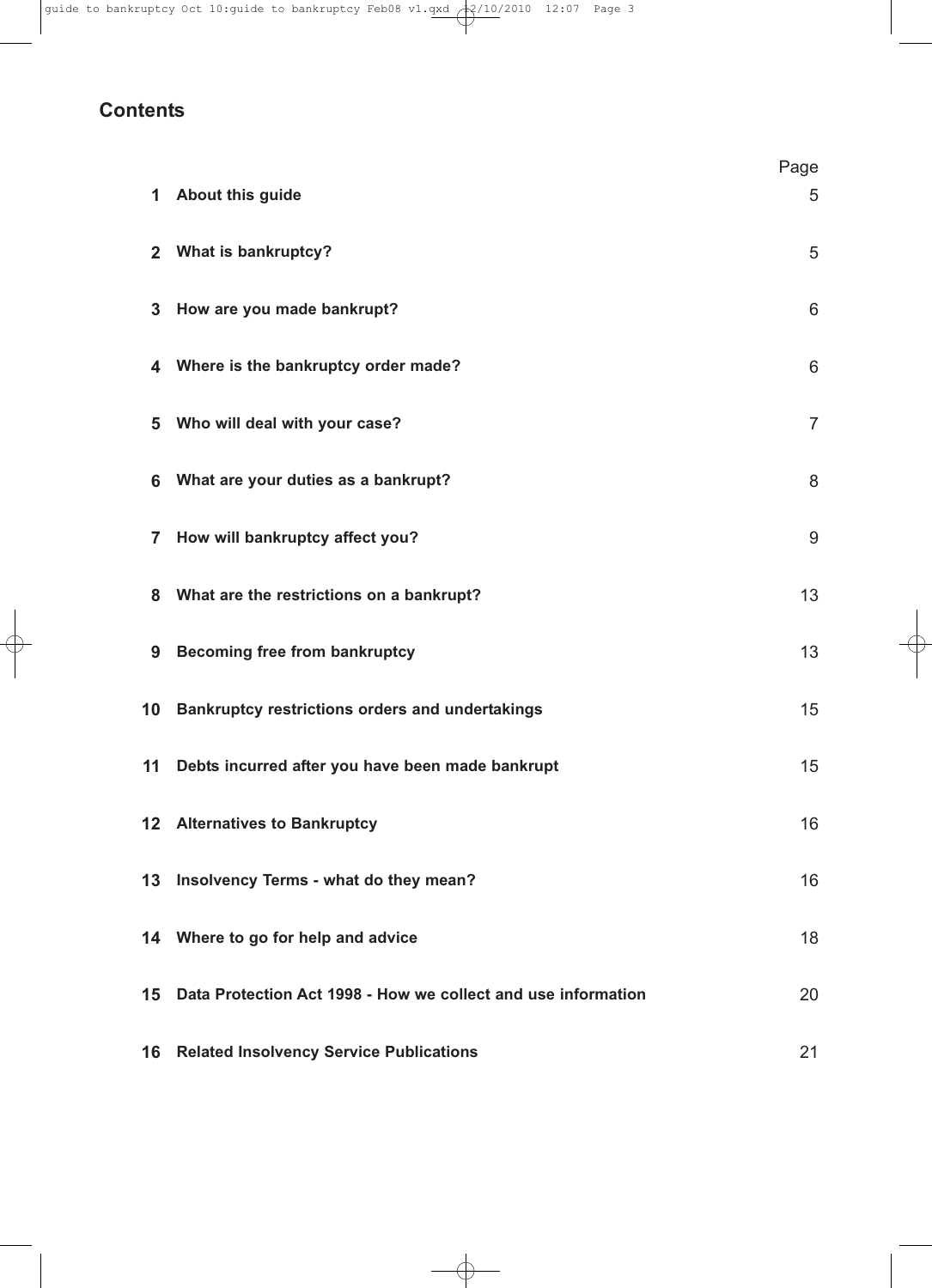guide to bankruptcy Oct 10:guide to bankruptcy Feb08 v1. $\frac{qxd}{x^{2}}$ /10/2010 12:07 Page 4

 $\rightarrow$ 

 $\overline{\mathcal{A}}$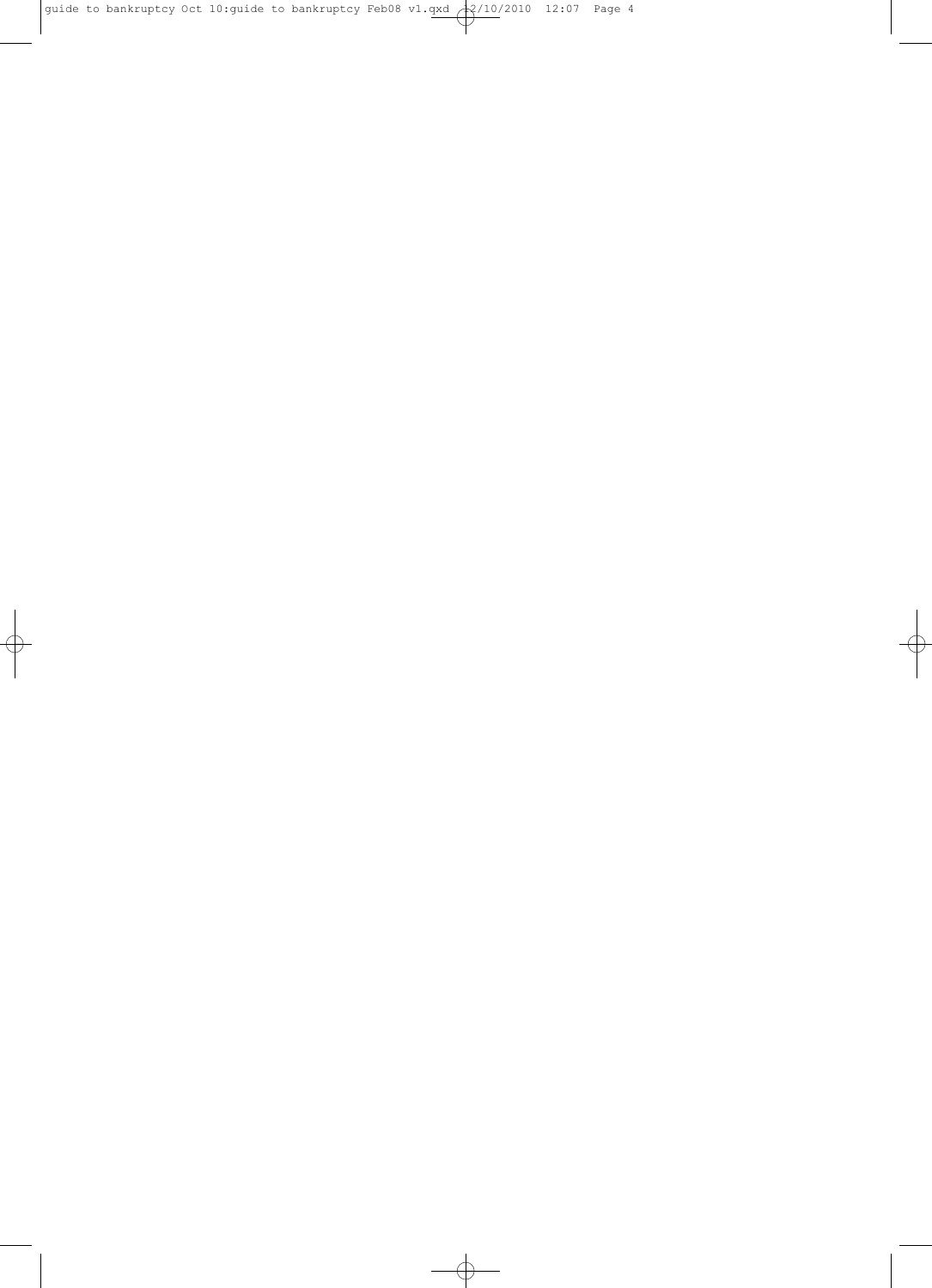## **1. About this guide**

This guide tells you what happens if you are made bankrupt in England and Wales.

**This booklet is for general guidance only.** If bankruptcy proceedings are taken against you, or you are thinking of making yourself bankrupt, you should seek your own legal or financial advice from a Citizens Advice Bureau, a solicitor, a qualified accountant, an authorised insolvency practitioner, a reputable financial adviser or a debt advice centre.

Other organisations also offer insolvency advice and debt counselling. Some of them are entirely reputable and offer a professional service. However, others are controlled by individuals with no obvious qualifications who appear to be motivated mainly by a desire to exploit an already difficult situation. **Beware, particularly of unsolicited approaches through the post or by telephone.**

## *a. If you are not bankrupt*

**Bankruptcy is a serious matter.** You will have to give up any possessions of value and your interest in your home. (Section 7 gives details of things you do not have to give up.) It will almost certainly involve the closure of any business you run and the dismissal of your employees. Bankruptcy will also impose certain restrictions on you.

**You do not have to become bankrupt just because you are in debt. Look at the alternatives to bankruptcy as soon as possible in case they are more suitable in your situation. A leaflet called "Alternatives to Bankruptcy" is available from your local official receiver's office or on-line at the Insolvency Service website at www.insolvency.gov.uk**

## *b. If you are already bankrupt*

Sections 2-12 explain the bankruptcy procedure. The official receiver will give you further instructions. You can still propose a voluntary arrangement (details in section 13) which could annul the bankruptcy.

A separate leaflet called "Can my bankruptcy be cancelled? Information on annulment of a bankruptcy order" is available from your local official receiver's office or on-line at the Insolvency Service website at www.insolvency.gov.uk. You should consider this leaflet if you think that you should not have been made bankrupt or if all your bankruptcy debts and the fees and expenses of the bankruptcy proceedings can be paid or secured in full.

## **2. What is bankruptcy?**

Bankruptcy is one way of dealing with debts you cannot pay. The bankruptcy proceedings:

- free you from overwhelming debts so you can make a fresh start, subject to some restrictions (see section 8); and
- make sure your assets are shared out fairly among your creditors.

Anyone can go bankrupt, including individual members of a partnership. There are different insolvency procedures for dealing with companies and for partnerships themselves. Separate leaflets about these insolvency procedures are available (see section 16).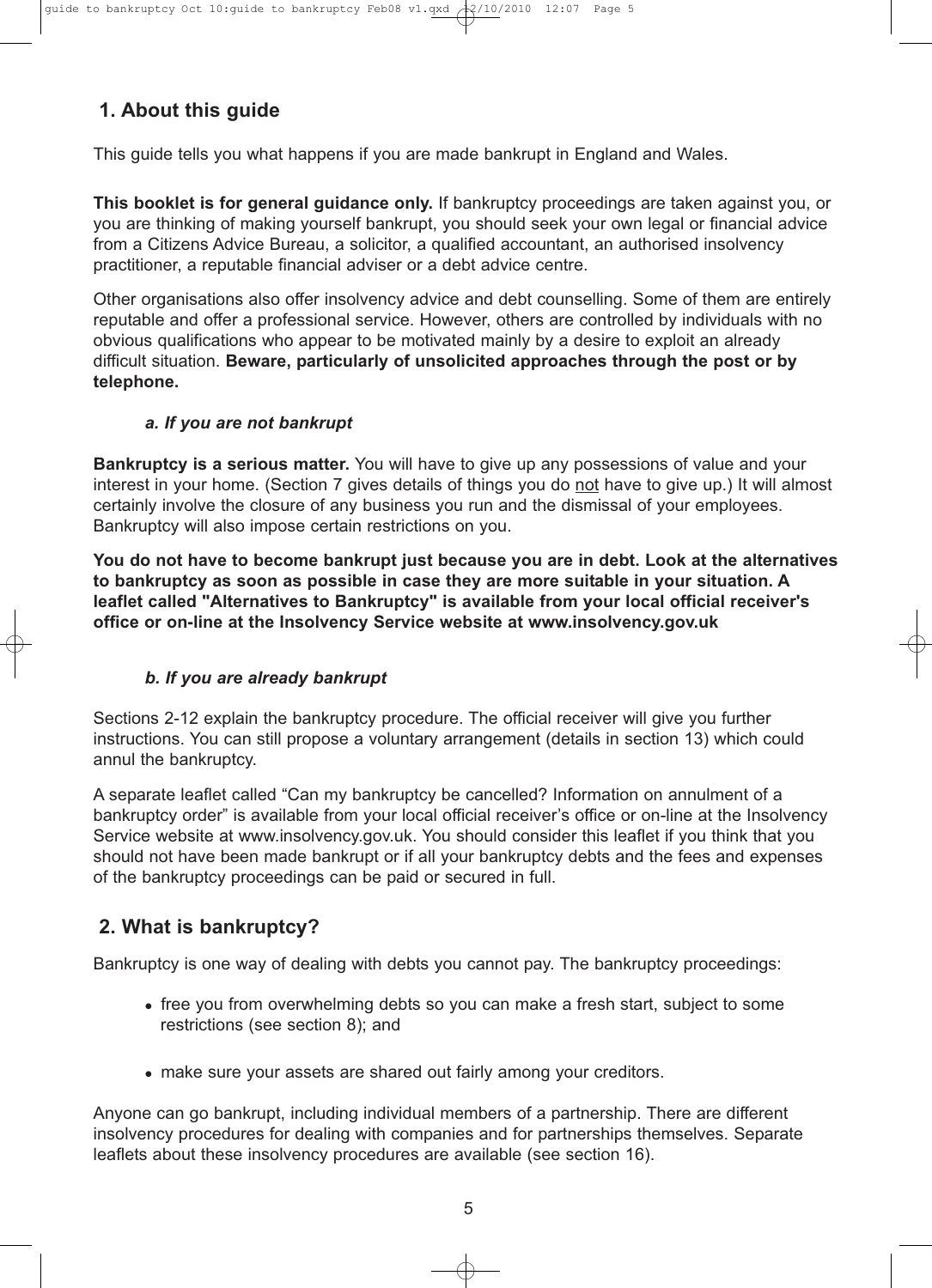## **3. How are you made bankrupt?**

A court makes a bankruptcy order only after a bankruptcy petition has been presented. It is usually presented either:

- by yourself (debtor's petition); or
- by one or more creditors who are owed at least £750 by you and that amount is unsecured (creditor's petition).

A bankruptcy order can still be made even if you refuse to acknowledge the proceedings or refuse to agree to them. You should therefore co-operate fully once the bankruptcy proceedings have begun. If you dispute the creditor's claim, you should try and reach a settlement before the bankruptcy petition is due to be heard. Trying to do so after the bankruptcy order has been made is both difficult and expensive.

**To find out more information please see the following leaflets:**

- **How to petition for you own bankruptcy**
- **How to make someone bankrupt**

## **4. Where is the bankruptcy order made?**

Bankruptcy petitions are usually presented at the High Court in London or at a county court near to where you trade or live. A petition can be presented against you even if you are not present in England or Wales at that time. This can happen when you normally live in, or within the previous 3 years have had residential or business connections with, England or Wales.

If you now normally live or work in another EU country (apart from Denmark) it is unlikely that you can be made bankrupt in England or Wales, even if you have had residential or business connections here within the previous 3 years. If this applies to you, you may wish to seek separate legal advice.

Sometimes government departments start bankruptcy proceedings in the High Court in London or in one of the District Registries. If you did not trade or do not live in the London area, your case will usually be transferred to the appropriate local county court and, if a bankruptcy order is made, it will be dealt with by the local official receiver.

Once the bankruptcy order has been made the official receiver will give notice of the order in the 'London Gazette', which is an official publication that contains legal notices. In addition, the official receiver has discretion to advertise the order in any other way, if he or she thinks it is appropriate to do so.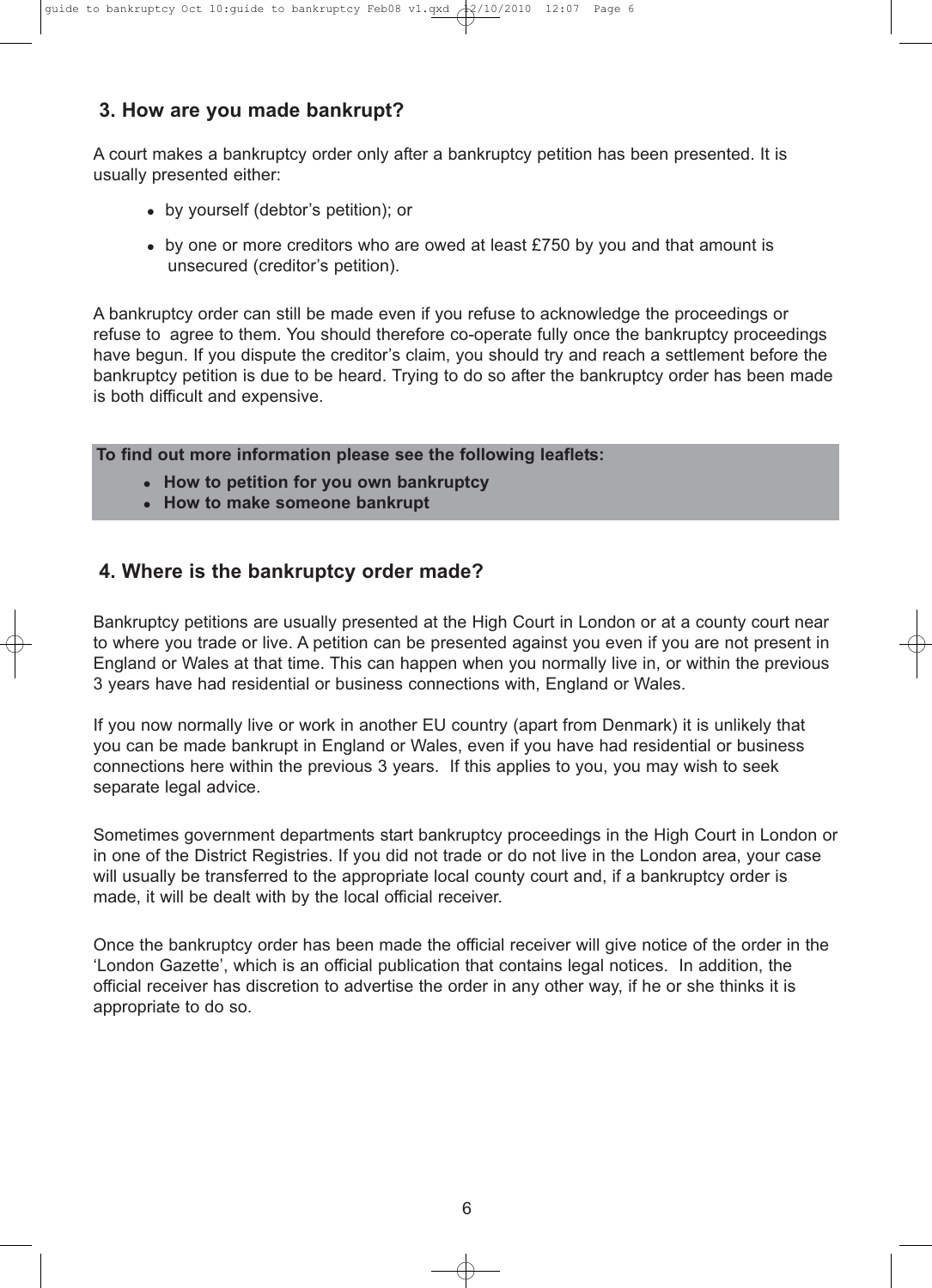## **5. Who will deal with your case?**

## *a. The official receiver*

An official receiver is appointed by the Secretary of State and is an officer of the court. The official receiver has responsibility for administering your bankruptcy and protecting your assets from the date of the bankruptcy order. He or she will also act as trustee of your bankruptcy estate unless an insolvency practitioner is appointed.

The official receiver is also responsible for looking into your financial affairs for the period before and during your bankruptcy. He or she may report to the court and has to report to your creditors. The official receiver must also report any matters which indicate that you may have committed criminal offences in connection with your bankruptcy or that your behaviour has been dishonest or you have been in some way to blame for your bankruptcy.

The official receiver will give notice of the bankruptcy order to courts, sheriffs, bailiffs, HM Revenue and Customs, the Land Registry and any relevant professional bodies. Enquiries will also be made of banks; building societies; mortgage, pension and insurance companies; solicitors, landlords and any other persons or organisations who may be able to provide details of any assets or liabilities that you have, or have had, an interest in (either on your own or jointly with others). Third parties will also be asked about any other matters relating to your bankruptcy.

If you are unhappy with the way your case is handled by the official receiver you should follow the procedure set out in our leaflet 'Complaints Procedure: Information on making a complaint'.

You can order copies of our publications by calling the Publications Orderline on 0845 015 0010. Alternatively you can download the leaflet from our website, www.insolvency.gov.uk

## *b. An insolvency practitioner*

Insolvency practitioners are individuals who specialise in insolvency work. An insolvency practitioner, who must be authorised by either the Department for Business Innovation and Skills (BIS) or the appropriate professional body, can be appointed trustee instead of the official receiver. They are responsible for disposing of your assets and making payments to your creditors.

If you wish to complain about the professional conduct of a private sector insolvency practitioner trustee (or liquidator), you should write to their licensing body (Recognised Professional Body or RPB). You can find more details in our leaflet 'How to make a complaint against an Insolvency Practitioner'. The insolvency practitioner should give you details of their RPB, or call the Insolvency Enquiry line on 0845 602 9848. Alternatively you can email the Insolvency Enquiry Line at Insolvency.Enquiryline@insolvency.gsi.gov.uk.

**To find out more information please see the following leaflets:**

- **What happens when you are interviewed by the official receiver**
- **Complaints procedure**
- **How to make a complaint against an Insolvency Practitioner**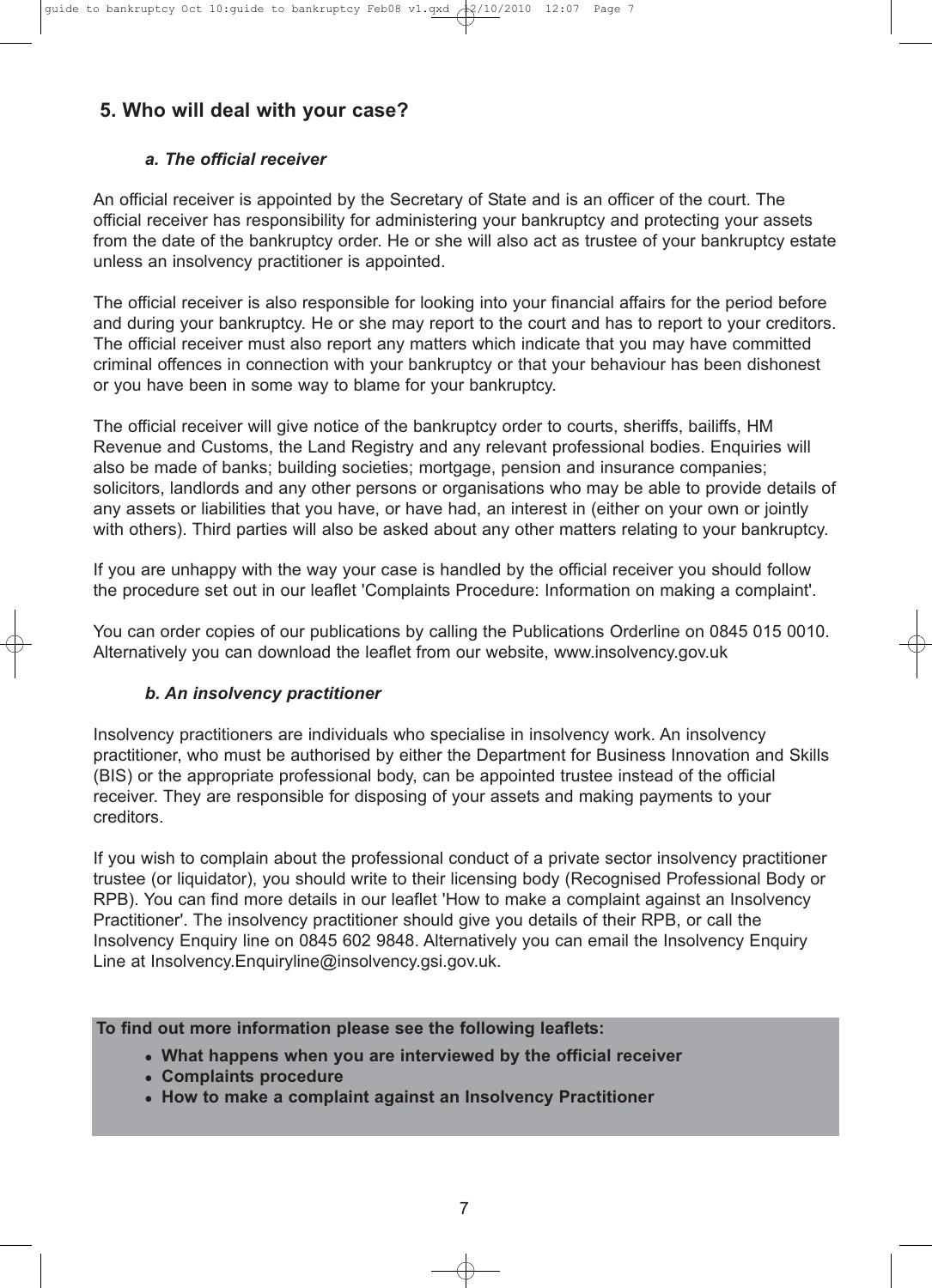## **6. What are your duties as a bankrupt?**

When a bankruptcy order has been made, you must:

- comply with the official receiver's request to provide information about your financial affairs. The official receiver may request that you attend at his or her office for an interview - the court will give you the address of the official receiver. (Note: usually before the interview, you will be sent or given a questionnaire which you should fill in as fully and accurately as possible. If the official receiver does not ask that you attend at the office for an interview, you will be sent a letter which will set out what is required of you. Again it is likely that you will be asked to complete a questionnaire. You should note that in either circumstance, any questionnaire completed **before** the bankruptcy order, supplied to you by an adviser or another third party, will not be acceptable;
- give the official receiver a full list of your assets and details of what you owe and to whom (your creditors);
- look after and then hand over your assets to the official receiver together with all your books, records, bank statements, insurance policies and other papers\* relating to your property and financial affairs;
- tell your trustee about assets and increases in income you obtain during your bankruptcy. (Note: by law you must inform your trustee of any property which becomes yours during the bankruptcy. Such property includes lump sum cash payments that you may receive, for example redundancy payments, property or money left in a will);
- $\bullet$  stop using your bank, building society, credit card and similar accounts straightaway (see section 8);
- not obtain credit of £500 or more from any person without first disclosing the fact that you are bankrupt (see section 8);
- not make payments direct to your creditors (but see section 7a).

You may also have to go to court and explain why you are in debt. If you do not co-operate, you could be arrested.

\*Your books and papers will normally be destroyed after your trustee has finished with them. However, you can have them back, provided they have not already been destroyed, if the court annuls your bankruptcy (see section 9).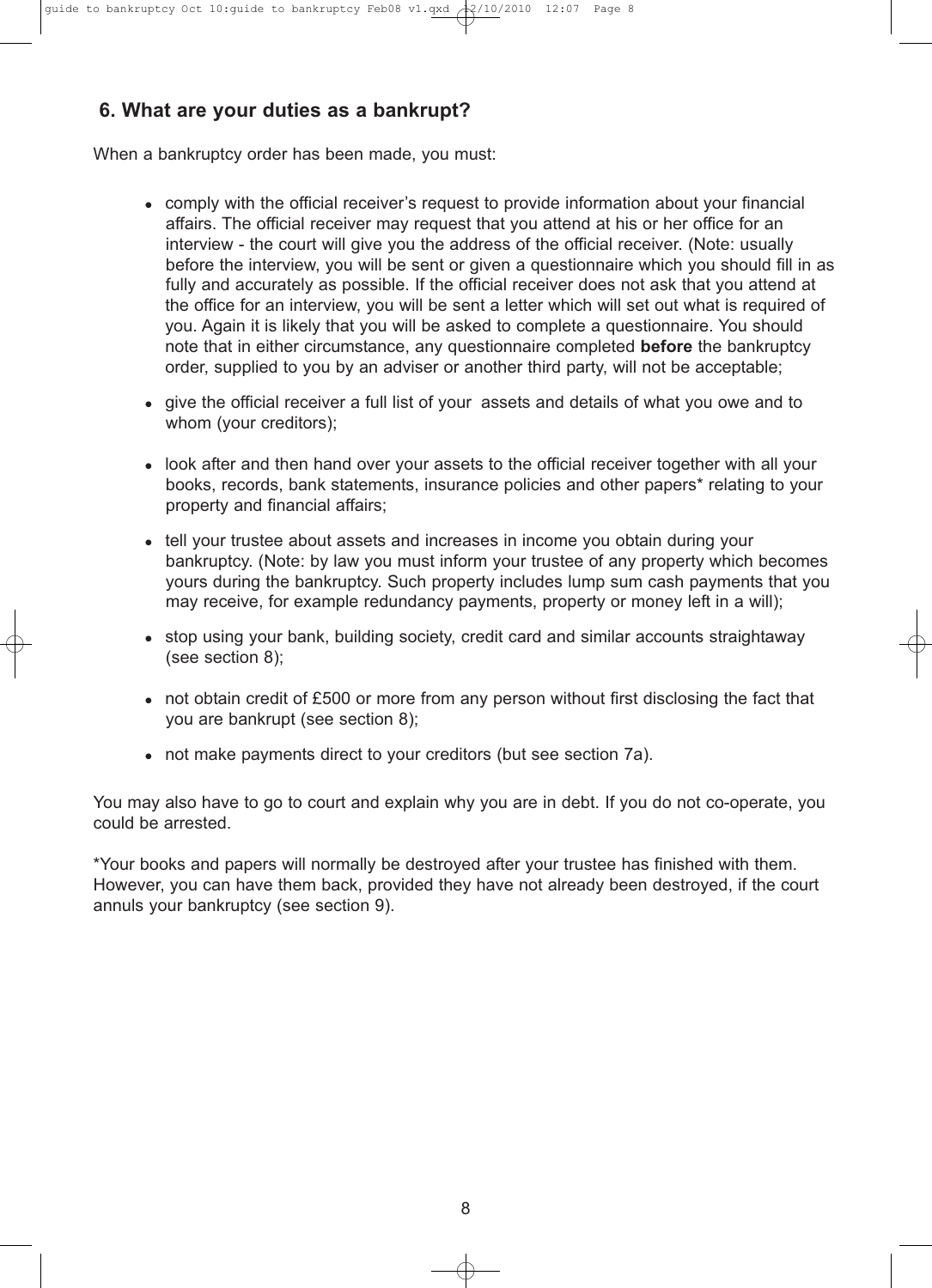## **7. How will bankruptcy affect you?**

## *a. In relation to your creditors*

If you are made bankrupt, you must not make payments direct to creditors. Creditors to whom you owe money when you are made bankrupt make a claim to your trustee (that is, either the official receiver or an insolvency practitioner). They should not ask you directly for payment; if you receive any requests, pass them immediately to your trustee to deal with and tell the creditor that you are bankrupt. There are some very limited exceptions to this non-payment rule. The main ones are:

- secured creditors, such as creditors who have a mortgage or charge on your home; **Note: If mortgage payments are not made, the lender may sell your home.**
- non-provable debts, such as court fines and other obligations arising under an order made in family proceedings or under a maintenance assessment made under the Child Support Act 1991. Non-provable debts are not included in the bankruptcy proceedings and you are still responsible for paying off such debts;
- benefit overpayments, where the benefit provider can recover any benefit overpayments from further benefits you receive until you are discharged, when you will usually be released from these debts; and
- student loans.

Suppliers of services to your home (gas, electricity, water and telephone) may not demand from you payment of bills in your name which are unpaid at the date of the bankruptcy order. But they may ask you for a deposit towards payment for further supplies or could arrange for the accounts to be transferred into the name of your spouse or partner. You must pay continuing commitments such as rent (if you rent your home), together with any debts you incur after the bankruptcy.

## *b. Payment to creditors*

The official receiver will tell your creditors that you are bankrupt. They may either act as the trustee or may arrange a meeting of creditors for them to choose an insolvency practitioner to be the trustee. This happens if you appear to have significant assets. You may have to go to this (or any other) meeting of your creditors.

The trustee will tell the creditors how much money (if any) will be shared out in the bankruptcy. Creditors then have to make their formal claims. The costs of the bankruptcy proceedings are paid first from the money that is available. The costs include fees that the official receiver or the insolvency practitioner charge for administering your case.

At least part of the claims from your employees (if any) may be preferential and are paid next, along with any other preferential debts. Finally, other creditors are paid, together with interest on all debts, as far as there are funds available from the sale of your assets. If there is a surplus, it will be returned to you. You would then be able to apply to the court to have your bankruptcy 'annulled' (cancelled).

If your trustee makes a payment to your creditors, they may place an advertisement about your bankruptcy in a newspaper asking creditors to submit their claims. Depending on how long it

9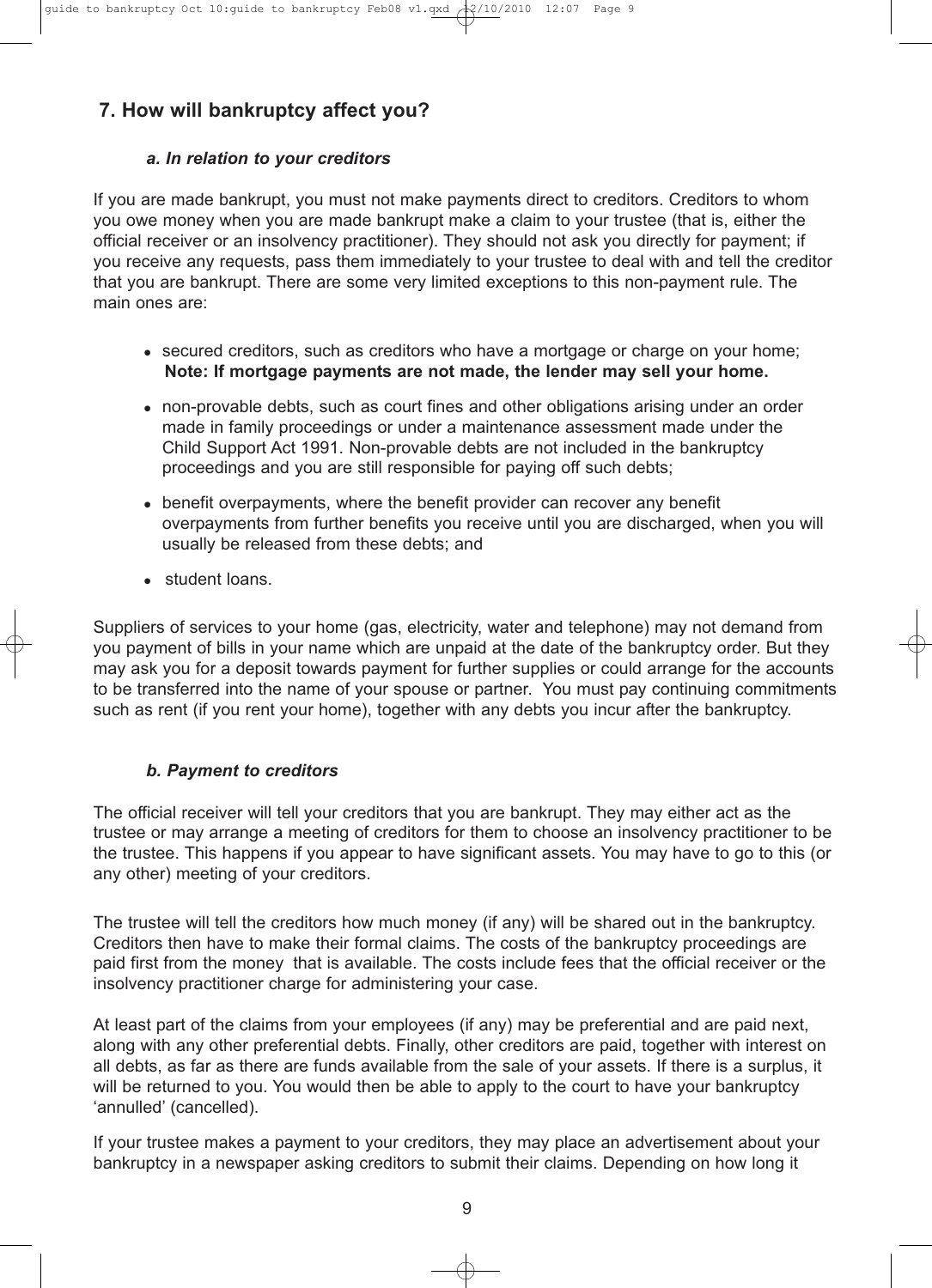takes your trustee to deal with your assets, this advertisement may appear several years after the bankruptcy order.

## *c. Your assets*

You must disclose the following items to the official receiver:

- tools, books, vehicles and other items of equipment which you need to use personally in your employment, business or vocation.
- clothing, bedding, furniture, household equipment and other basic items you and your family need in the home

The official receiver will let you keep these items unless they can be replaced with a suitable cheaper alternative.

The official receiver/trustee will take control of all your other assets on the making of the bankruptcy order. He or she, or any insolvency practitioner who is appointed as trustee, will dispose of them and use the money to pay the fees, costs and expenses of the bankruptcy and then your creditors. If appointed, the insolvency practitioner's fees for acting as trustee are also paid from the money raised by selling your assets.

The trustee may apply to the court for an order restoring property to him or her if you disposed of it in a way which was unfair to your creditors (for example, if before bankruptcy you had transferred property to a relative for less than its worth). The trustee may claim property which you obtain or which passes to you (for example, under a will) while you are bankrupt.

A student loan made before or after the start of a student's bankruptcy is not regarded as an asset that the trustee may claim, if a balance of the loan remains payable.

If you have made a claim against another person through court proceedings, or you think you may have a claim (a right of action) against another person, the claim may be an asset in the bankruptcy.

## *d. What happens to your home*

If you own your home, whether freehold or leasehold, solely or jointly, mortgaged or otherwise, your interest in the home will form part of your estate which will be dealt with by your trustee. The home may have to be sold to go towards paying your debts.

If your husband, wife or children are living with you, it may be possible for the sale of the property to be put off until after the end of the first year of your bankruptcy. This gives time for other housing arrangements to be made. Your husband, wife, partner, a relative or friend may be able to buy your interest in your home from the trustee. Such a purchase would prevent a sale of the property by the trustee at a future date. Your spouse or any other interested party should be encouraged to take legal advice about the home as soon as possible.

If the trustee cannot, for the time being, sell your home, they may obtain a charging order on your interest in it, but only if that interest is worth more than £1,000. If a charging order is obtained, your interest in the property will be returned to you, but the legal charge over your interest will remain. The amount covered by the legal charge will be the total value of your interest in the property and this sum must be paid from your share of the proceeds when you sell the property.

10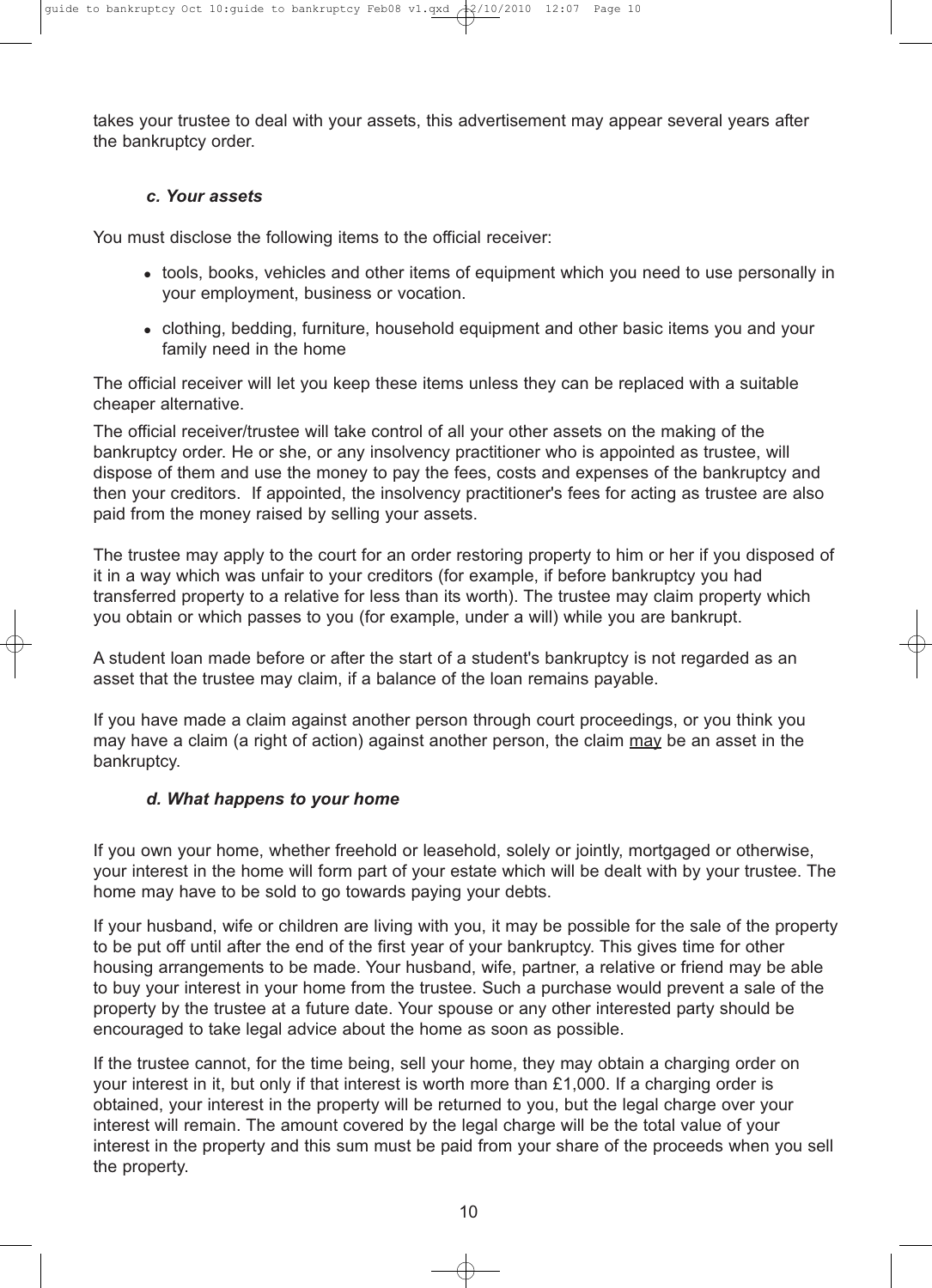Until your interest in the home is sold, or until the trustee obtains a charging order over it, that interest will continue to belong to the trustee but only for a certain period, usually 3 years, and will include any increase in its value. Therefore, the benefit of any increase in value will go to the trustee to pay your debts, even if the home is sold some time after you have been discharged from bankruptcy: **the increase in the value will not be yours.**

If, after a certain time, usually 3 years, your trustee has not sold or obtained a charge over your interest in the property, or applied for an order of possession or obtained a charging order against the property, or you have not come to any arrangement with your trustee about that interest, it may be returned to you.

#### **To find out more information please see the following leaflet:**

#### $\bullet$ **What will happen to my home**

## *e. Your pension*

A trustee cannot usually claim a pension as an asset if your bankruptcy petition was presented on or after 29 May 2000, as long as the pension scheme has been approved by HM Revenue and Customs.

For petitions presented before 29 May 2000, trustees can claim some kinds of pensions. A separate leaflet called "What will happen to my pension?" is available from your local official receiver's office or The Insolvency Service Publications Order Line (address on back cover).

If you are receiving a pension or become entitled to do so before you are discharged, the pension is included as income for the purposes of an income payments order (IPO) (see section 7i).

**To find out more information please see the following leaflet:**

- **What will happen to my pension**

## *f. Your life assurance policy*

Generally, your trustee will be able to claim any interest that you have in a life assurance policy. The trustee may be entitled to sell or surrender the policy and collect any proceeds on behalf of your creditors. If the life assurance policy is held in joint names, for instance with your husband or wife, that other person is likely to have an interest in the policy and should contact the trustee immediately to discuss how their interest in the policy should be dealt with.

You may want the policy to be kept going. Ask your trustee: it may be possible for your interest to be transferred for an amount equivalent to the present value of that interest.

If the life assurance policy has been legally charged to any person, for instance an endowment policy used as security for the mortgage on your home, the rights of the secured creditor will not be affected by the making of the bankruptcy order. But any remaining value in the policy may belong to your trustee.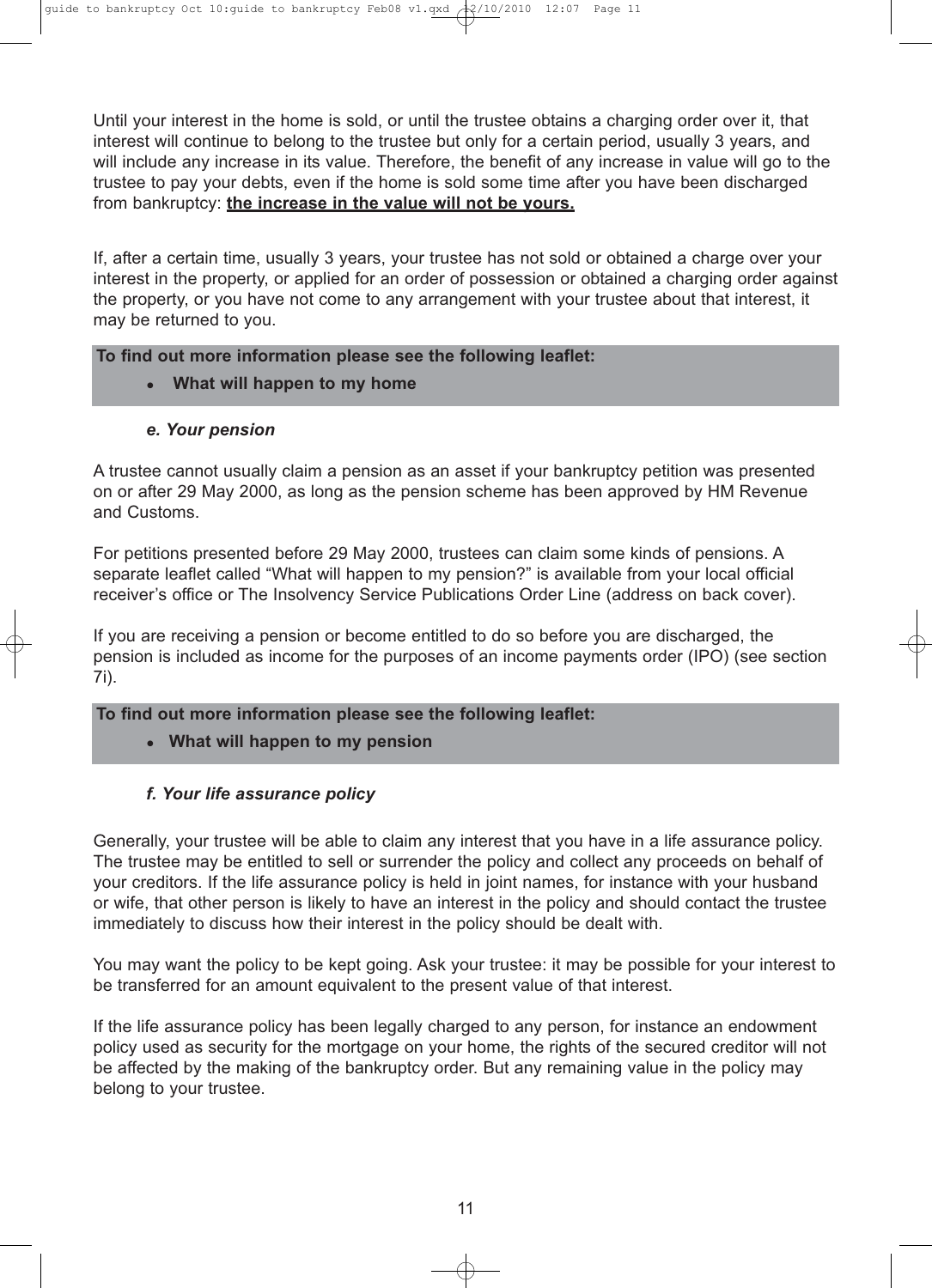## *g. Work-related registrations, licences and permissions*

Any registration, licence or permission you hold in connection with your work or trade might be affected by the making of the bankruptcy order. You should inform the person who issued the registration or authority of your bankruptcy to establish if it will remain in force or will be cancelled or withdrawn. Any value attaching to these items may belong to the trustee. In considering this issue you should disregard items of a personal nature such as a driving licence.

## *h. Your business*

If you are self-employed, your business is normally closed down and any employees are dismissed. Any business assets will be claimed by the trustee unless they are exempt (see section 7c) and you will have to give the official receiver all your accounting records. You are still responsible for completing all tax and VAT returns.

Your employees may be able to make a claim to the National Insurance Fund for outstanding wages and holiday pay, payment in lieu of notice, and redundancy. Employees can claim in the bankruptcy for any money owed that is not paid by the National Insurance Fund.

For further details, you should contact the Redundancy Payments Service on 0845 145 0004.

There is nothing to prevent a bankrupt from being self-employed. So you can start to trade again, subject to the restrictions in section 8. You will be responsible for keeping accounting records for this business and for dealing with the tax and VAT requirements for the new business. You will need to register again for VAT if you meet the registration requirements. You should not continue to use your pre-bankruptcy VAT registration number.

#### *i. Your wages*

Your trustee may apply to court for an income payments order (IPO), which requires you to make contributions towards the bankruptcy debts from your income. The court will not make an IPO if it would leave you without enough income to meet the reasonable domestic needs of you and your family. If you have an increase or decrease in income, the IPO can be changed.

IPO payments continue for a maximum of 3 years from the date the order is made by the court and may continue after you have been discharged from your bankruptcy. Or you may enter into a written agreement with your trustee, called an income payments agreement (IPA), to pay a certain amount of your income to the trustee for an agreed period, which cannot be longer than 3 years. There are no fixed guidelines on IPOs or IPAs - each case is assessed individually.

## **To find out more information please see the following leaflet:**

- **Income Payment Orders and Income Payment Agreements**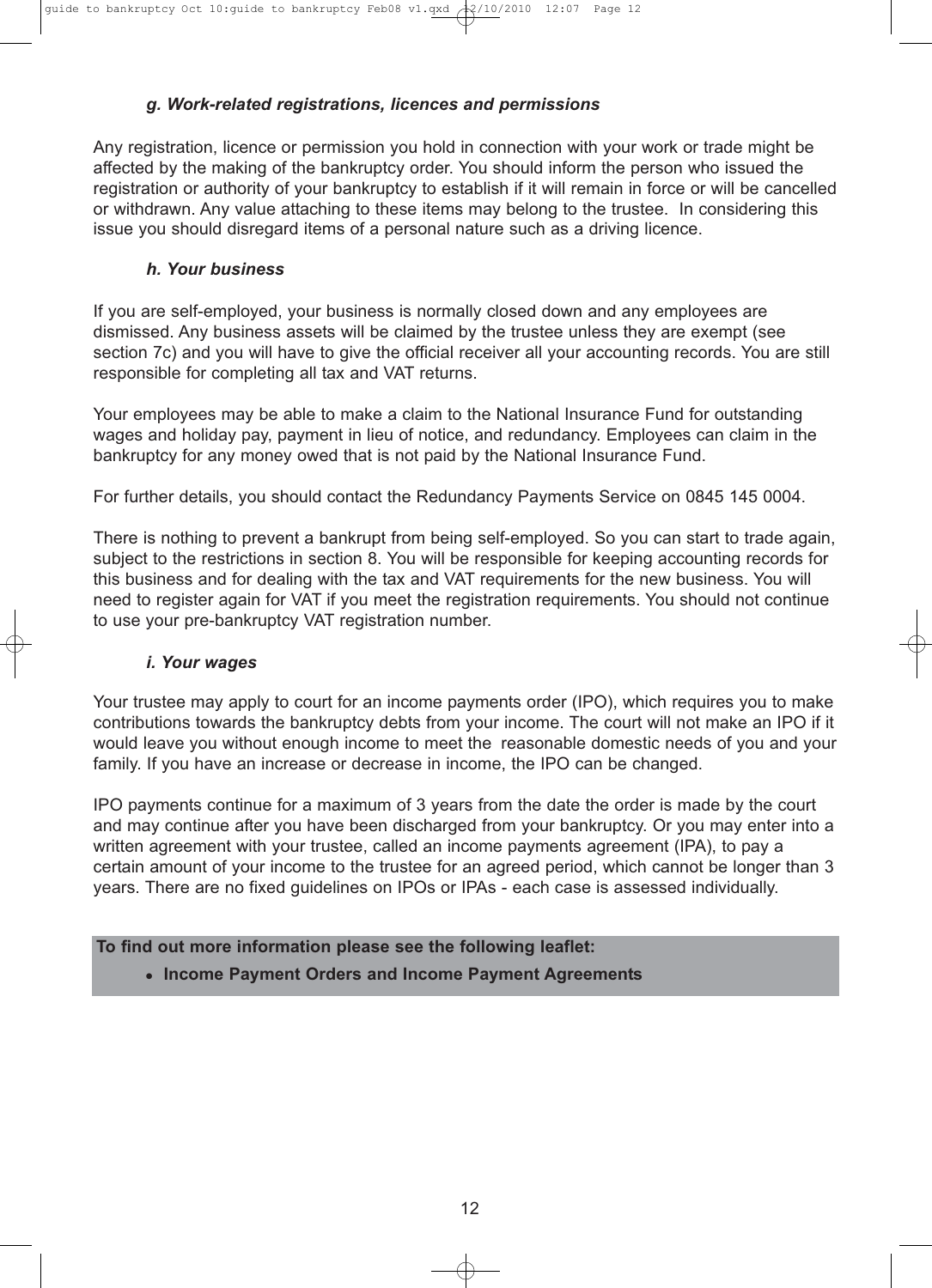## **8. What are the restrictions on a bankrupt?**

The following are criminal offences for an undischarged bankrupt:

- obtaining credit of £500 or more either alone or jointly with any another person without disclosing your bankruptcy. (Note: this is not just borrowing money - it includes your getting credit as a result of a statement or conduct which is designed to get credit, even though you have not made a specific agreement for it. For example, ordering goods without asking for credit and then failing to pay for them when they are delivered);
- carrying on business (directly or indirectly) in a different name from that in which you were made bankrupt, without telling all those with whom you do business the name in which you were made bankrupt;
- being concerned (directly or indirectly) in promoting, forming or managing a limited company, or acting as a company director, without the court's permission, whether formally appointed as a director or not.

You may not hold certain public offices. You may not hold office as a trustee of a charity or a pension fund.

After the bankruptcy order, you may open a new bank or building society account but you should tell them you are bankrupt; they may impose conditions and limitations. You should ensure you do not obtain overdraft facilities without informing the bank that you are bankrupt, or write cheques which are likely to be dishonoured. Tell your trustee about any money that you have in the account which is more than you need for your reasonable living expenses. Your trustee can claim the surplus amounts to pay your creditors.

**To find out more information please see the following leaflet:**

- **What will happen to my bank account**

## **9. Becoming free from bankruptcy**

## *a. How long does bankruptcy last?*

You will be automatically freed from bankruptcy (known as "discharged") after a maximum of 12 months. This period may be shorter if the official receiver concludes his or her enquiries into your affairs and files a notice in court.

You will also become free from bankruptcy immediately if the court annuls (cancels) the bankruptcy order; this would normally happen when your debts and the fees and expenses of the bankruptcy proceedings have been paid in full or the bankruptcy order should not have been made.

On the other hand, if you have not carried out your duties under the bankruptcy proceedings, the official receiver or your trustee may apply to the court for your discharge to be postponed. If the court agrees, your bankruptcy will only end when the suspension has been lifted and the time remaining on your bankruptcy period has run. If your discharge has been suspended (stopped) prior to 1 April 2004, you should contact the official receiver for information about how and when you may be discharged from bankruptcy.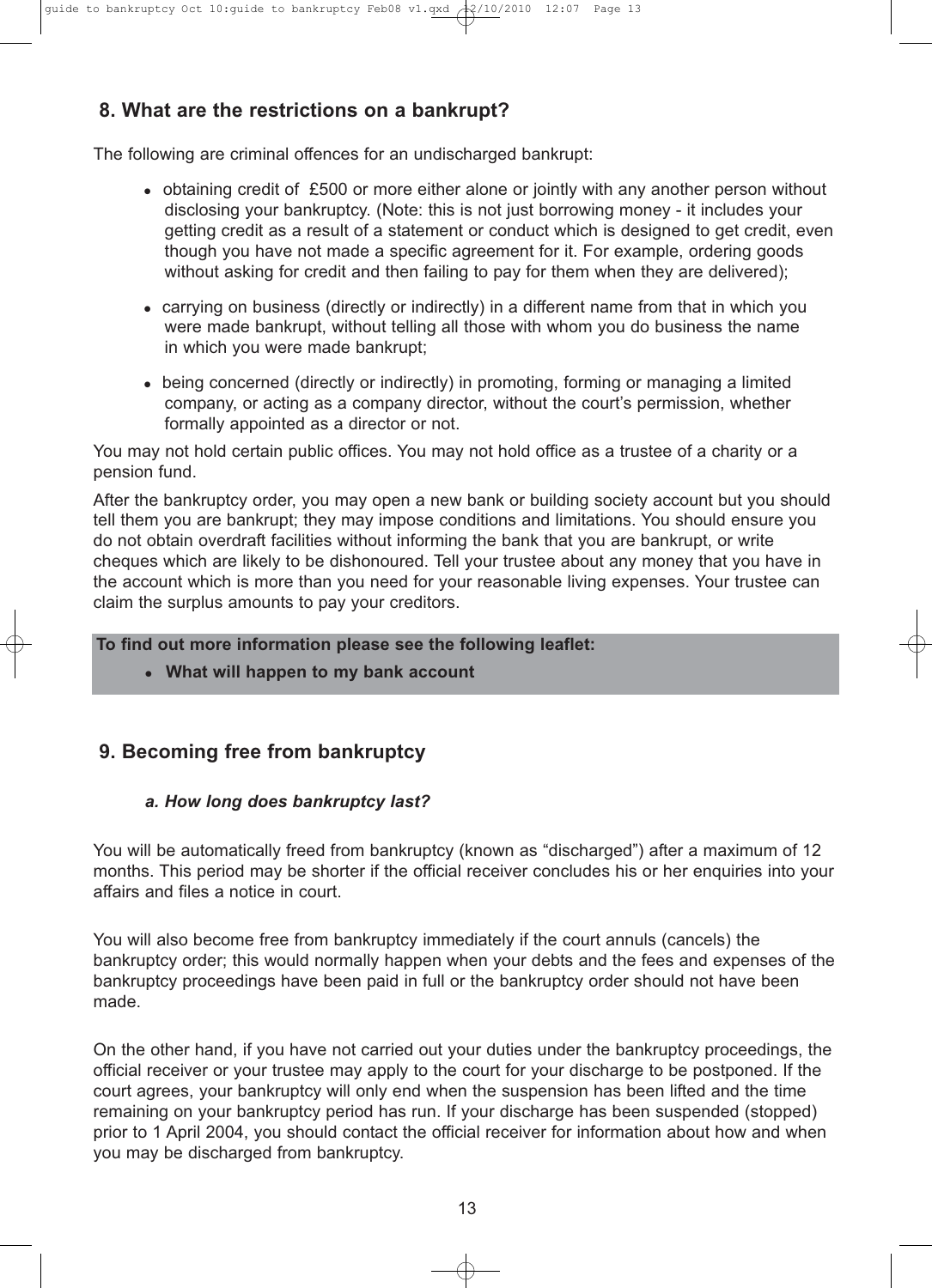## *b. Debts*

Discharge releases you from most of the debts you owed at the date of the bankruptcy order. Exceptions include debts arising from fraud and any claims which cannot be made in the bankruptcy itself (non-provable debts - see section 7a). You will only be released from a liability to pay damages for personal injuries to any person if the court thinks fit.

When you are discharged you can borrow money or carry on business without the restrictions previously referred to. You can act as a limited company director unless you are disqualified from doing so as a result of a separate order arising out of your involvement with a company.

## *c. Assets you owned or obtained before your discharge*

When you are discharged there may still be assets that you owned, either when your bankruptcy began, or which you obtained before your discharge, which the trustee has not yet dealt with. Examples of these may be the interest in your home, an assurance policy or an inheritance. These assets are still controlled by the trustee who can deal with them **at any time** in the future. This may not be for a number of years **after your discharge**. Generally, these assets do not return to you, but see section 7d above for details of what happens to your home.

With some assets - such as your home and some types of assurance policy - your spouse, a partner, a relative or friend may want to buy your interest. He or she should get in touch with the trustee straightaway to find out how much they would have to pay.

You must tell the official receiver about assets you obtain after the trustee has finished dealing with your case but **before** you are discharged. These assets could be claimed to pay your creditors. You have a duty to continue to assist your trustee after you have been discharged.

## *d. Assets you obtain after your discharge*

Usually you may keep all assets you acquire **after your discharge**.

## **To find out more information please see the following leaflet:**

- **When will my bankruptcy end? Information on discharge from bankruptcy**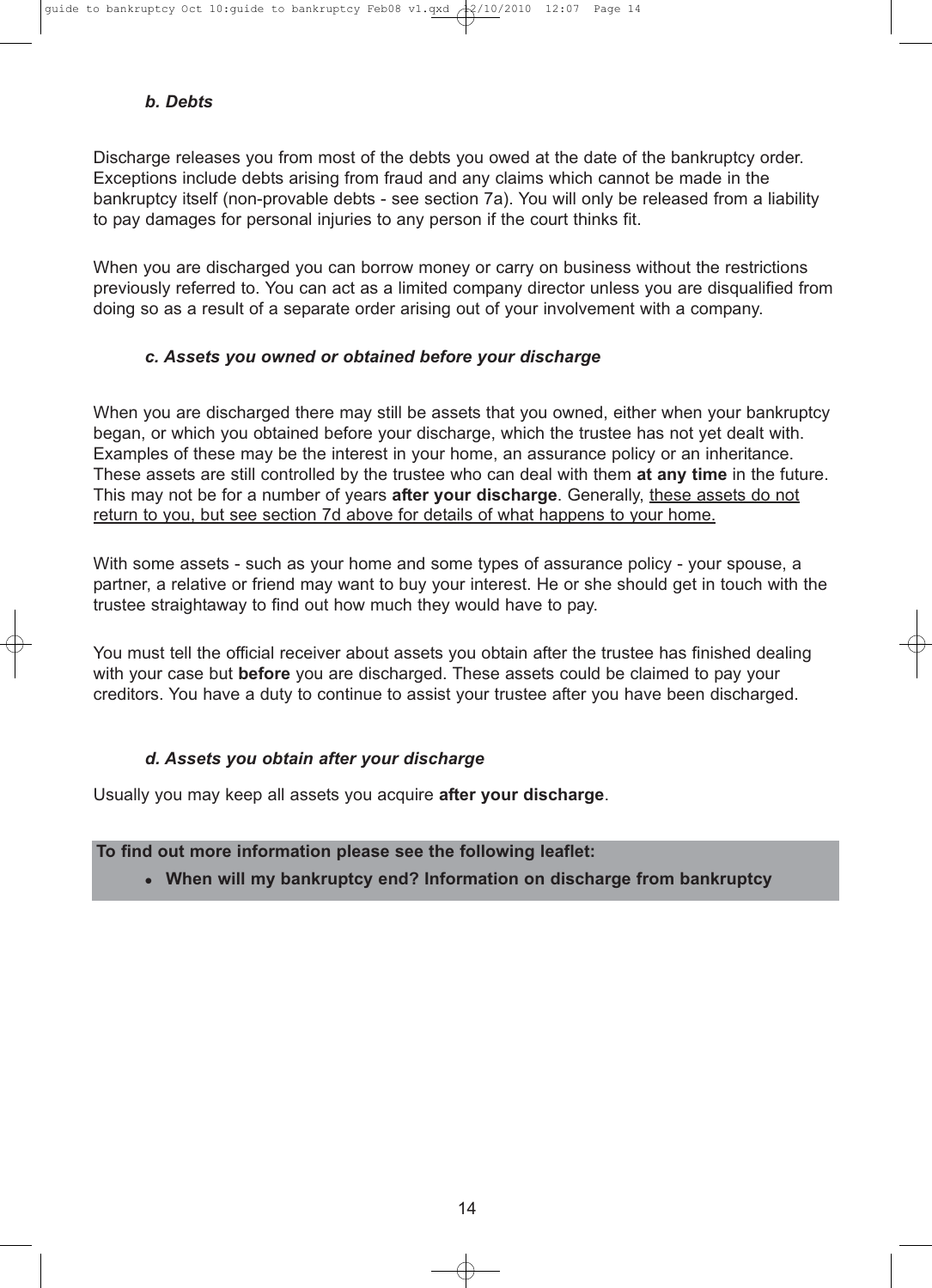## **10. Bankruptcy restrictions orders and undertakings**

If, during the enquiries into your affairs, the official receiver decides that you have been dishonest either before or during the bankruptcy or that you are otherwise to blame for your position,they may apply to the court for a bankruptcy restrictions order. The court may make an order against you for between 2 and 15 years and this order will mean that you continue to be subject to the restrictions of bankruptcy which are described in section 8 above. You may give a bankruptcy restrictions undertaking which will have the same effect as an order, but will mean that the matter does not go to court.

## **11. Debts incurred after you have been made bankrupt**

Bankruptcy deals with your debts at the date of the bankruptcy order. After that date you should manage your finances more carefully. If you incur new debts this could result in:

- a further bankruptcy order;
- prosecution if, when you incurred the debts, you did not disclose that you were bankrupt.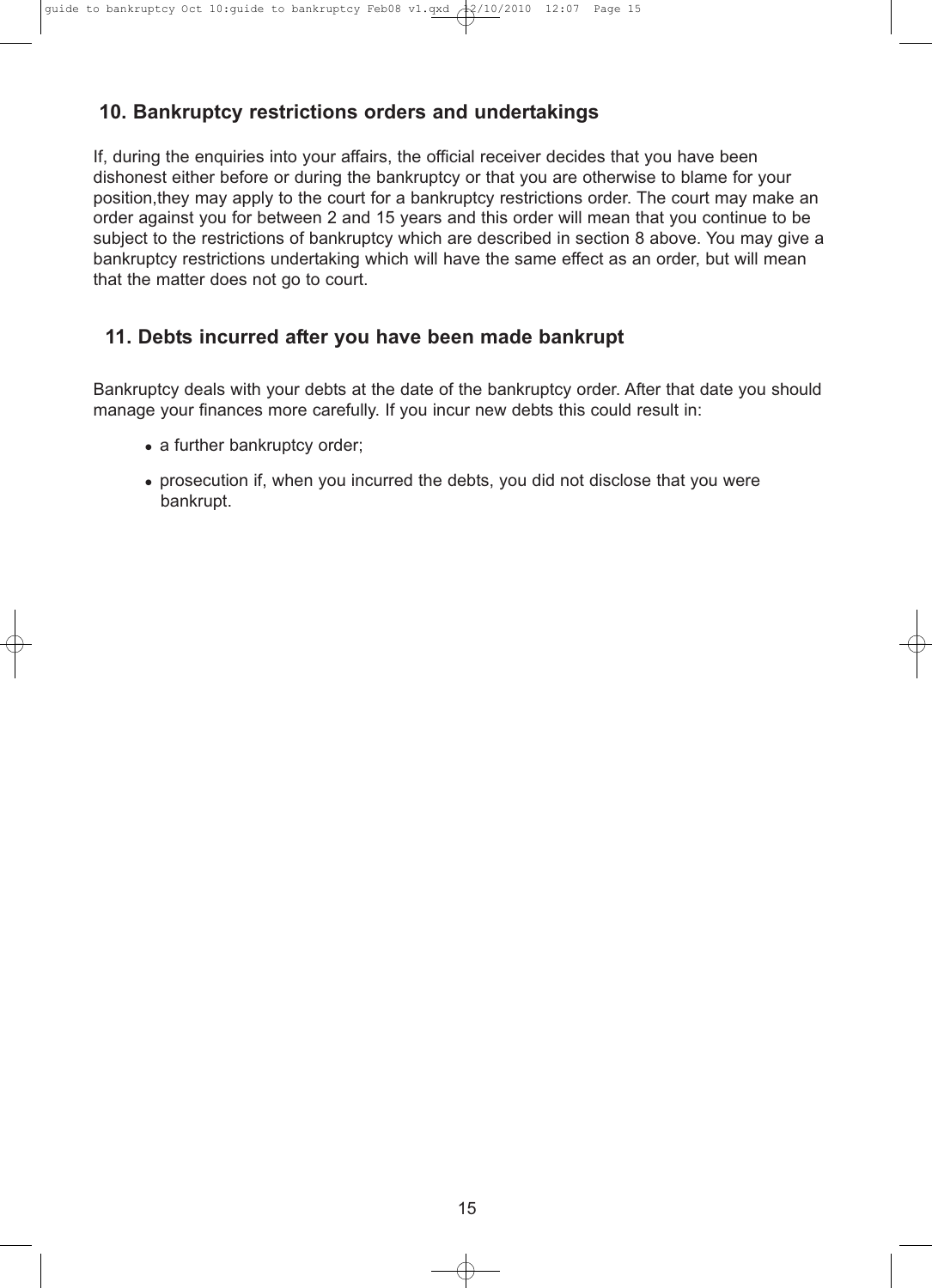## **12. Alternatives to bankruptcy**

It may be better for both you and your creditors to use an alternative procedure instead of bankruptcy.

To find out more information please see the following publications:

- Alternatives to bankruptcy
- In Debt: Dealing with your creditors

## **13. Insolvency terms - what do they mean?**

## **Annulment**

Cancellation.

## **Assets**

Anything that belongs to you that may be used to pay your debts.

## **Bankruptcy order**

A court order making you bankrupt.

## **Bankruptcy restrictions order or undertaking**

A procedure whereby you may have a court order made against you or give an undertaking which will mean that bankruptcy restrictions continue to apply for a period of between 2 to 15 years.

## **Bankruptcy petition**

A request made (by you as the debtor or by a creditor) to the court for you to be made bankrupt and giving the reasons why.

## **Charging order**

An order made by the court which gives the trustee a legal charge on your interest in your home. This continues even after you are discharged from bankruptcy.

#### **Creditor**

Someone to whom you owe money.

## **Debts**

Money you owe.

**Discharge** Freed from bankruptcy

#### **Estate**

Your assets or property which your trustee can deal with to pay your creditors.

#### **Income payments agreement**

You may enter into a written agreement with your trustee to pay him or her part of your wages, salary or other income for an agreed period.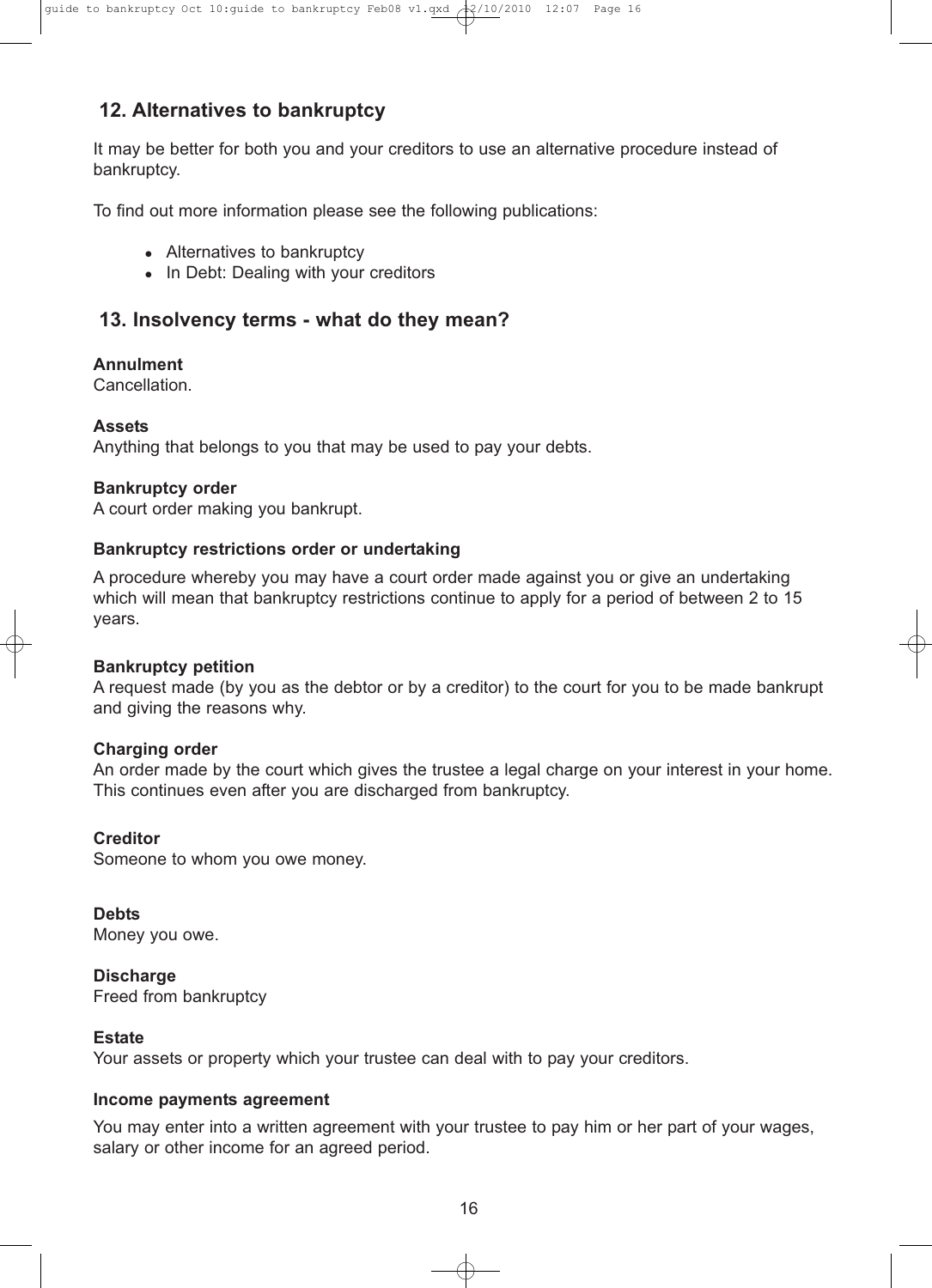#### **Income payments order**

The court may order you to pay part of your wages, salary or other income to the trustee if your income is more than you or your family need to live on.

#### **Insolvency practitioner**

An authorised person who specialises in insolvency, usually an accountant or solicitor. They are authorised either by the Secretary of State or by one of a number of recognised professional bodies.

#### **Interest**

A right to, or share in, a property.

#### **Legal charge**

A form of security (e.g. a mortgage) to ensure payment of a debt.

#### **Petition**

See "Bankruptcy petition".

#### **Preferential creditor**

A creditor in bankruptcy proceedings who is entitled to receive certain payments in priority to other unsecured creditors. These creditors include occupational pension schemes and employees.

## **Proxy**

Instead of attending a meeting, a person can appoint someone to go and vote in their place - a 'proxy'.

#### **Public examination**

The court may order that a bankrupt be questioned in open court about his or her affairs, dealings and property.

#### **Trustee**

The trustee in bankruptcy is either the official receiver or an insolvency practitioner who takes control of your assets. The trustee's main duties are to sell these assets and share the money out among the creditors.

#### **Unsecured creditor**

A creditor who does not hold security (such as a mortgage) for money owed. Some unsecured creditors may also be preferential creditors.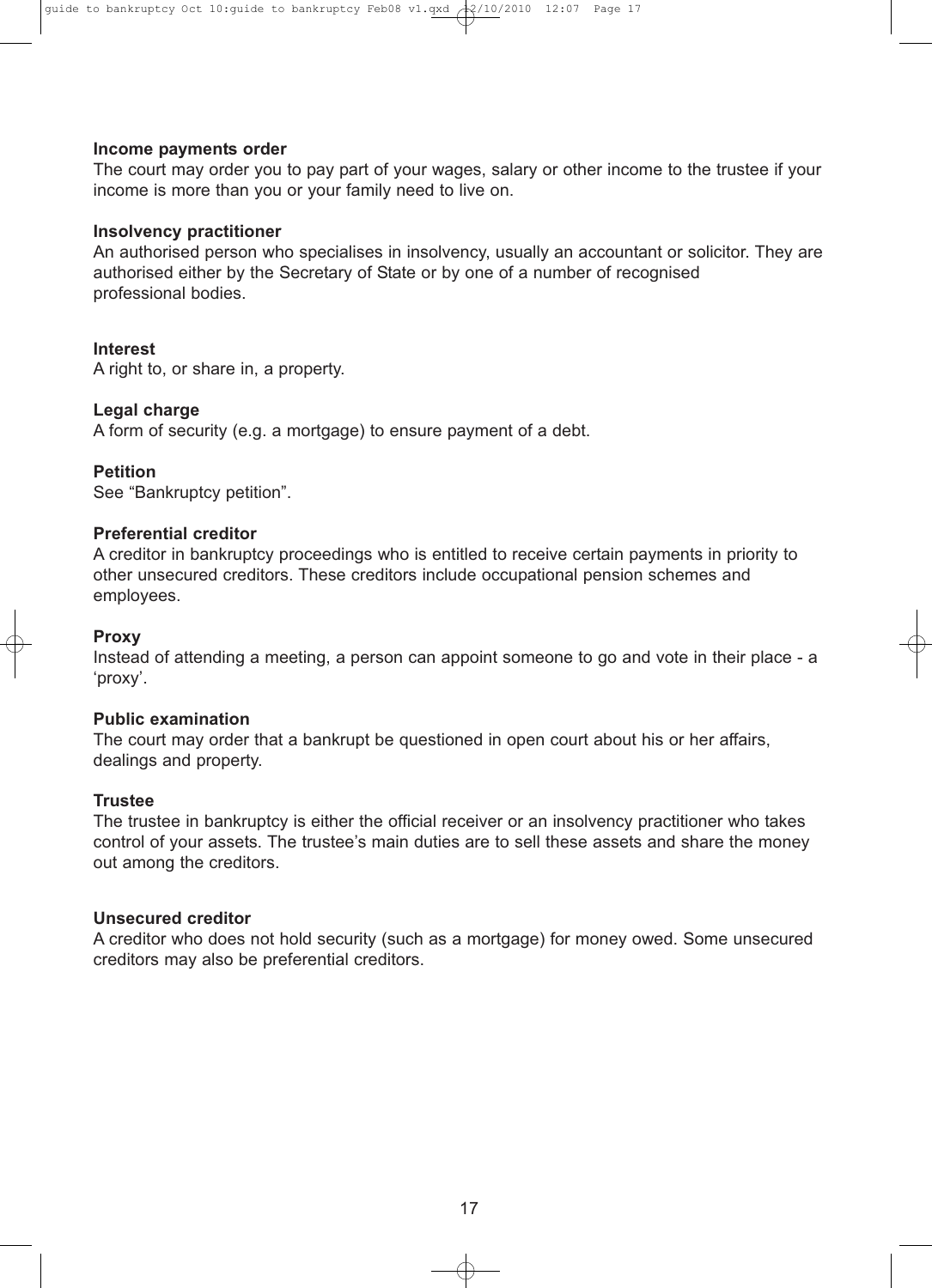## **14. Where to go for help and advice**

The official receiver does not send any form of notice to credit reference agencies. If you are concerned about information held by them, a publication entitled 'Credit explained' is produced by the Information Commissioner's Office and is available from its website at http://www.ico.gov.uk or by phoning 08453 091 091.

These are not the only organisations that may be able to help you. The Insolvency Service and the Courts Service cannot accept responsibility for the information, advice, or other services provided by these organisations.

| <b>Organisation</b>                                                | Who they are                                                                                                                                                                                                                                | <b>Contact details</b>                                                                                                                                                                                                                                                                                  |
|--------------------------------------------------------------------|---------------------------------------------------------------------------------------------------------------------------------------------------------------------------------------------------------------------------------------------|---------------------------------------------------------------------------------------------------------------------------------------------------------------------------------------------------------------------------------------------------------------------------------------------------------|
| <b>Advisory, Conciliation</b><br>and Arbitration Service<br>(ACAS) | The Advisory Conciliation and<br>Arbitration Service (ACAS) is a<br>public body funded by<br>taxpayers. It offers free help<br>and information on work-related<br>issues.                                                                   | Helpline: 08457 474747<br>Opening hours: Monday to Friday<br>8am - 6pm.<br>Website: www.acas.org.uk.<br>The ACAS website contains details<br>of the local ACAS offices.                                                                                                                                 |
| <b>Business Debtline</b>                                           | Business Debtline is a<br>registered charity that provides<br>a free telephone debt-<br>counselling service for the<br>self-employed and small<br>businesses facing financial<br>hardship. Advice is free,<br>independent and confidential. | Helpline: 0800 197 6026<br>Opening hours: Monday to Friday<br>10am - 4pm.<br>Website: www.bdl.org.uk                                                                                                                                                                                                    |
| <b>Business Link</b>                                               | Business Link is a free<br>business advice and support<br>service, available on and<br>through local advisers.                                                                                                                              | To find your nearest operator, either<br>search by your postcode, browse<br>the list below, or call 0845 600 9<br>006 (minicom 0845 606 2666) - you<br>will be connected directly to your<br>nearest Business Link. Website:<br>www.BusinessLink.gov.uk.                                                |
| <b>Citizens Advice (CAB)</b>                                       | Citizens Advice is a registered<br>charity that offers free,<br>independent and confidential<br>advice from more than 700<br>locations throughout the UK.                                                                                   | Helpline: 0207 833 2181 to find<br>your local Citizens Advice Bureau<br>$(CAB)$ .<br>Opening hours: Monday to Friday<br>8am - 6pm.<br>Website: www.citizensadvice.org.uk<br>which contains a directory of local<br>CABs. For advice, visit the CAB<br>Advice Guide website at<br>www.adviceguide.org.uk |
| <b>Community Legal</b><br><b>Service (CLS)</b>                     | The Legal Services Commission<br>(LSC) runs the Community<br>Legal Service (CLS) and<br>administers what was previously                                                                                                                     | Helpline: 0845 345 4345<br>Opening hours: Monday to Sunday<br>9am - 5.30pm.<br>Website: www.clsdirect.org.uk                                                                                                                                                                                            |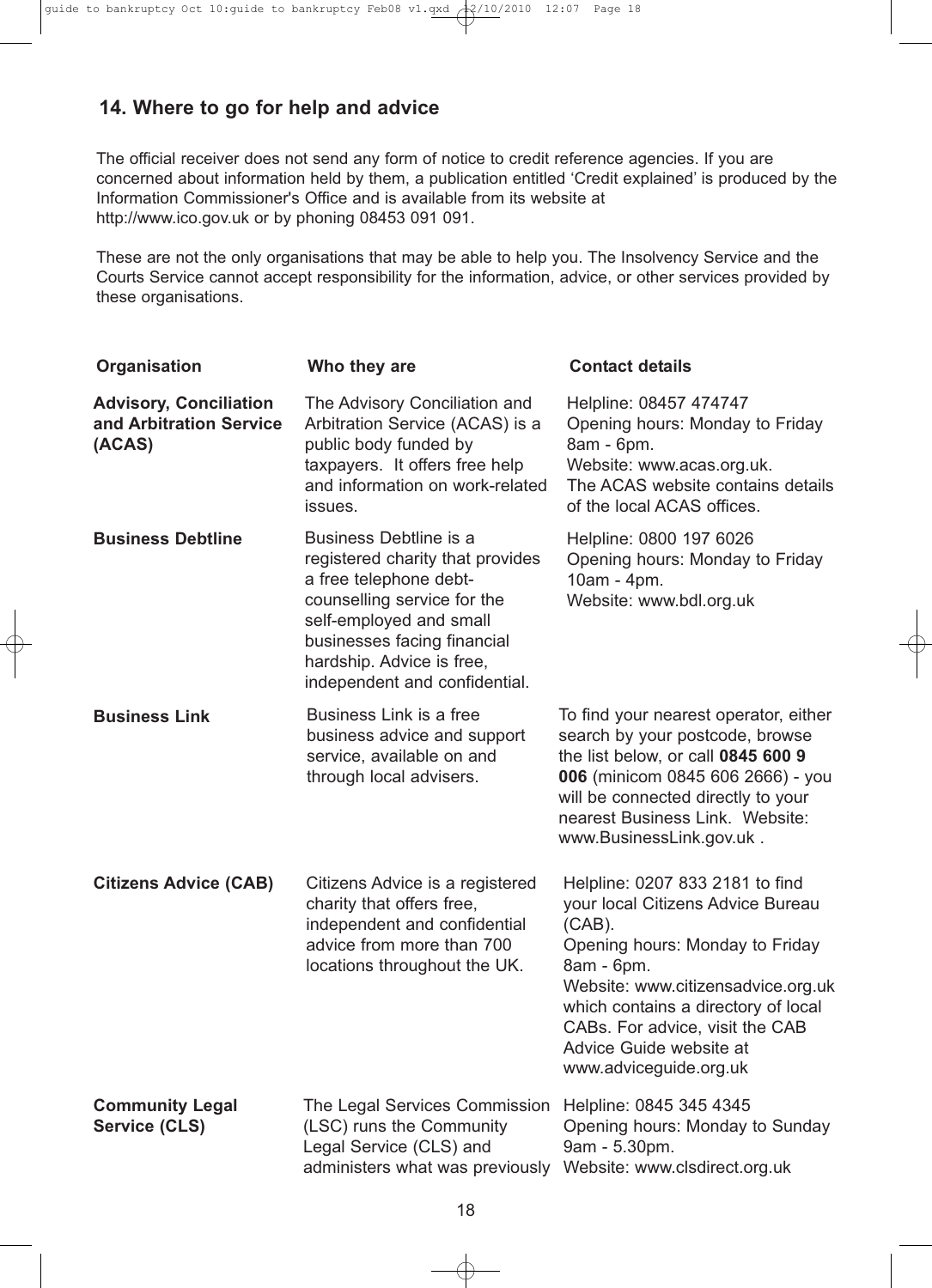| <b>Organisation</b>                                            | Who they are                                                                                                                                                                                                                                                                                                                        | <b>Contact details</b>                                                                                                                                                                                                                                                                                                                                                             |
|----------------------------------------------------------------|-------------------------------------------------------------------------------------------------------------------------------------------------------------------------------------------------------------------------------------------------------------------------------------------------------------------------------------|------------------------------------------------------------------------------------------------------------------------------------------------------------------------------------------------------------------------------------------------------------------------------------------------------------------------------------------------------------------------------------|
| <b>Community Legal</b><br>Service (CLS) (Cont)                 | known as legal aid. The CLS<br>Directory lists solicitors and<br>advice agencies in your area.                                                                                                                                                                                                                                      | You can find a CLS-approved legal<br>advisor using the CLS Directory<br>which is available at your local<br>library or on the website. The<br>website is available in English,<br>Welsh, Urdu, Bengali, Chinese,<br>Punjabi, Turkish and Gujarati.                                                                                                                                 |
| <b>Consumer Credit</b><br><b>Counselling Service</b><br>(CCCS) | The CCCS is a registered<br>charity dedicated to providing<br>free, confidential counselling<br>and money-management help<br>to families and individuals in<br>financial distress. They<br>provide counselling on<br>budgeting; advice on the wise<br>use of credit; and, where<br>appropriate, achievable plans<br>to repay debts. | Helpline: 0800 138 1111<br>Opening hours: Monday to Friday<br>8am - 8pm<br>Website: www.cccs.co.uk                                                                                                                                                                                                                                                                                 |
| <b>Consumer Direct</b>                                         | <b>Consumer Direct is the</b><br>government-funded telephone<br>and online service offering<br>information and advice on<br>consumer issues. Consumer<br>Direct is funded by the Office<br>of Fair Trading and delivered<br>in partnership with Local<br><b>Authority Trading Standards</b><br>Services.                            | Helpline: 0845 404 0506<br>Opening hours: Monday to Friday<br>8am - 6.30pm. Saturday 9am - 1pm.<br>Website:<br>www.consumerdirect.gov.uk                                                                                                                                                                                                                                           |
| <b>Lawyers For Your</b><br><b>Business (LFYB)</b>              | <b>LFYB</b> is a Law Society<br>initiative that represents some<br>1,400 firms of solicitors in<br>England and Wales who have<br>come together to ensure that<br>businesses, especially the<br>smaller owner-managed ones,<br>get access to sound legal<br>advice when they need it.                                                | Helpline: 0207 405 9075<br>Opening hours: Monday to Friday<br>9am - 5.30pm. You will be sent a list<br>of the member solicitors in your<br>area (including information on<br>specialist areas of work and<br>languages spoken) and a voucher<br>for a free consultation.<br>Website:<br>http://www.lawsociety.org.uk/choosin<br>gandusing/helpyourbusiness/foryour<br>business.law |
| <b>National Debtline</b>                                       | National Debtline provides<br>free, confidential and<br>independent advice over the<br>telephone for anyone in<br>financial difficulty. Callers will<br>receive a free self-help<br>information pack.                                                                                                                               | Helpline: 0808 808 4000<br>Opening hours: Monday to Friday<br>9am - 9pm and Saturdays<br>9.30am - 1pm.<br>Website: www.nationaldebtline.co.uk                                                                                                                                                                                                                                      |

 $\overline{\mathcal{A}}$ 

 $\rightarrow$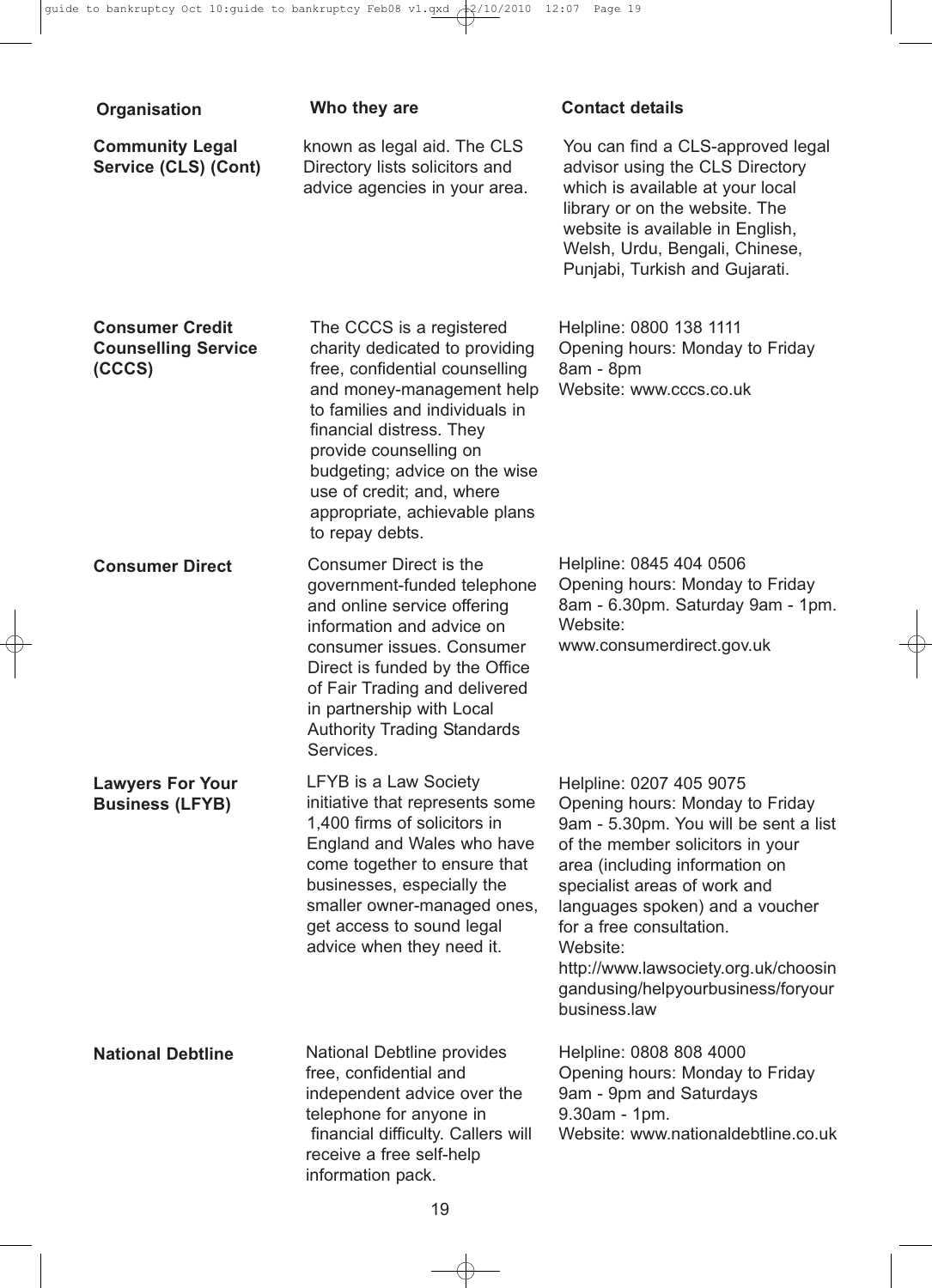## **15. Data Protection Act 1998 - How we collect and use information**

The official receiver collects information about you to fulfil his statutory functions in relation to your bankruptcy. The official receiver may check information provided by you, or information about you provided by a third party, with other information held by him/her. He/she may also get information about you from certain third parties, or give information to them, to check the accuracy of information or to prevent or detect crime. He/she will not disclose information about you to anyone outside The Insolvency Service unless the law permits him/her to do so. Some of the information held by the official receiver will be passed to The Insolvency Service Corporate and Business Services (CBS) sections in discharging his statutory functions.

The official receiver is the Data Controller for the purposes of the Data Protection Act 1998 and is registered under the Act for the processing of your personal information. The Department of Business, Innovation and Skills (BIS) is the Data Controller under the Act for personal information held and processed by CBS sections.

Individuals are entitled to know what information is held about them by the official receiver/Insolvency Service. However, we are not required to give you information which would be likely to prejudice the proper discharge by the official receiver or The Insolvency Service of functions designed to protect members of the public against financial loss due to the conduct of discharged and undischarged bankrupts. Various other exemptions in the Data Protection Act may prevent The Insolvency Service from providing you with personal information that we hold about you. More information about your rights and the exemptions may be found on the Information Commissioner's website at www.ico.gov.uk

Most of the information about you is held by the official receiver and will have come from you in the questionnaire you completed and your statements made to the official receiver. You will, of course, know this information already but you can check its accuracy if you wish to do so.

Please note that computerised information held about you on the Individual Insolvency Register can be viewed by members of the public on our website and may be accessed by search engines on the internet. Our leaflet entitled "Individual Insolvency Register" gives details of the type of information held on the register and is available from our website, www.insolvency.gov.uk, or your local official receiver's office.

If you want to know more about what information is held about you, the purposes for which it is held, and to whom it may be disclosed you should contact the official receiver who was appointed to deal with your bankruptcy.

He/she will give you a standard data request form (subject access request) to complete and return with appropriate forms of identification and provide full details of the type of information that you can be given. On receiving the completed request form, the official receiver has 40 working days under the Act to deal with your request.

When you get the information, if you discover that it is inaccurate and/or incorrect you should, in the first instance, write to the official receiver with full details. If information relating to your request is likely to be held by The Insolvency Service's CBS sections, the official receiver will inform you of that when he/she is responding to your request. To obtain the information from a CBS section you will need to make a separate request (using a standard data request form and two forms of identification) to the appropriate Section Head responsible for holding the information about you. If you do not have an address for the CBS section, or your request may involve several sections you should write to the Data Protection Liaison Officer for The Insolvency Service at Technical Section, PO Box 15394, Birmingham B16 6HT

You can get further information about the Data Protection Act 1998 from the Information Commissioner's Office at Wycliffe House, Water Lane, Wilmslow, Cheshire SK9 5AF (Tel: 08456 306060) or from their website: www.ico.gov.uk.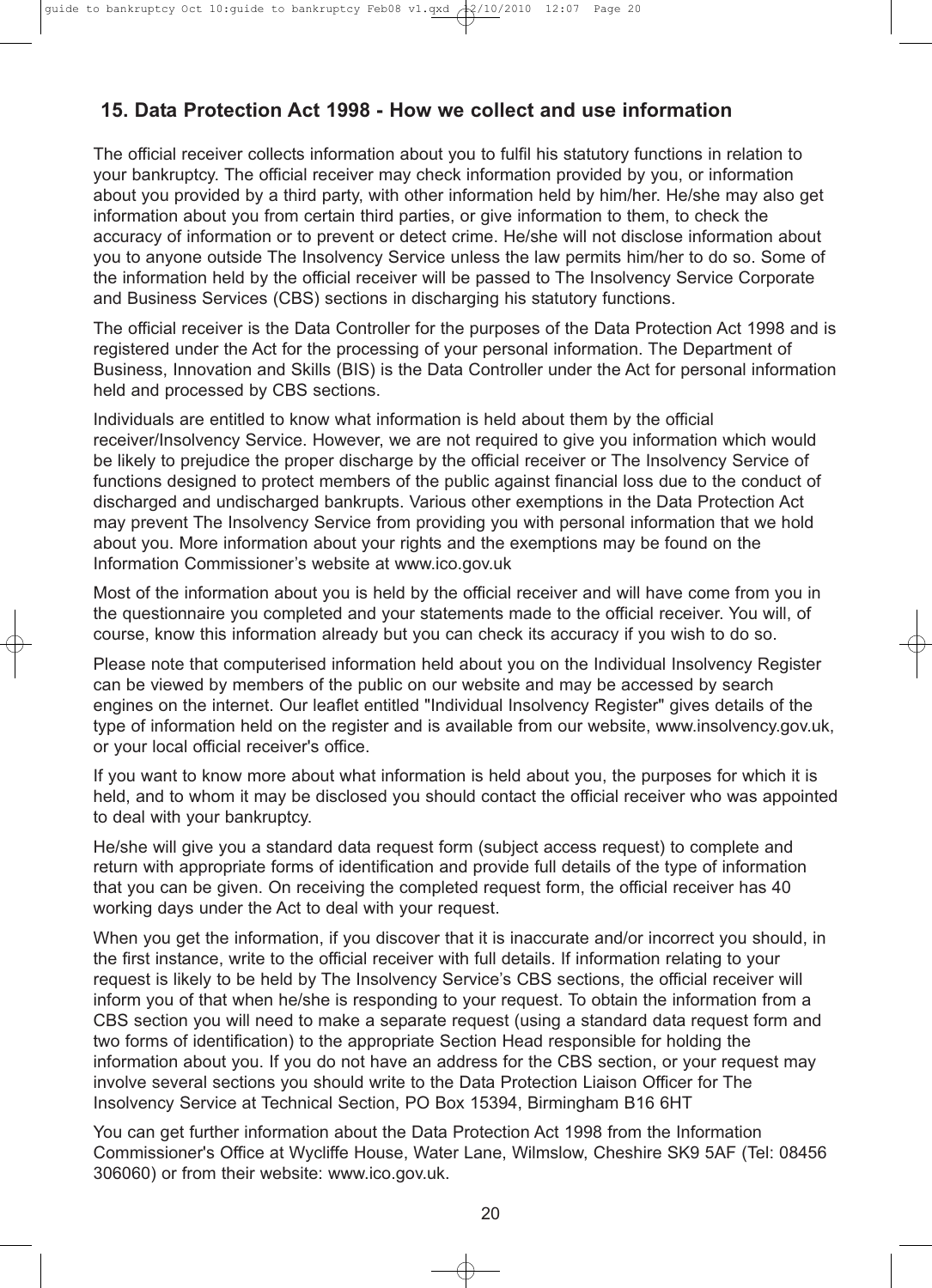## **16. Related Insolvency Service Publications**

## **Information about The Service**

A Guide to The Insolvency Service Complaints Procedure: Information on making a complaint The Insolvency Service Charter **\*** The Insolvency Service Publications Scheme

## **Information about insolvency procedures**

A Guide for Creditors **\*** A Guide for Directors **\*** Can my bankruptcy be cancelled? - Information on annulment of a bankruptcy order Information and Guidance for members of the Creditors' Committee What happens when you are interviewed by the official receiver **\*** What will happen to my pension? What will happen to my bank account? What will happen to my home? **\*** When will my bankruptcy end? Bankruptcy Restrictions Orders Individual Insolvency Register Alternatives to Bankruptcy Fast-track Voluntary Arrangements Statutory demands Guide to Debt Relief Orders

## **Insolvency practitioners**

Trustees & liquidators in bankruptcies and compulsory liquidations - Information on the appointment, functions, powers and payment of trustees and liquidators, and their complaints procedure

How to make a complaint against an insolvency practitioner

## **Dealing with debt**

How to petition for your own bankruptcy How to make someone bankrupt How to wind up a company that owes you money How to wind up your own company How to wind up a partnership

In Debt - Dealing with your creditors

All of these publications are available from our website www.insolvency.gov.uk

\*These leflets are also available in Urdu, Traditional Chinese, Welsh and Sylheti. Additionally they are available on audiotape, on request, from official receiver offices.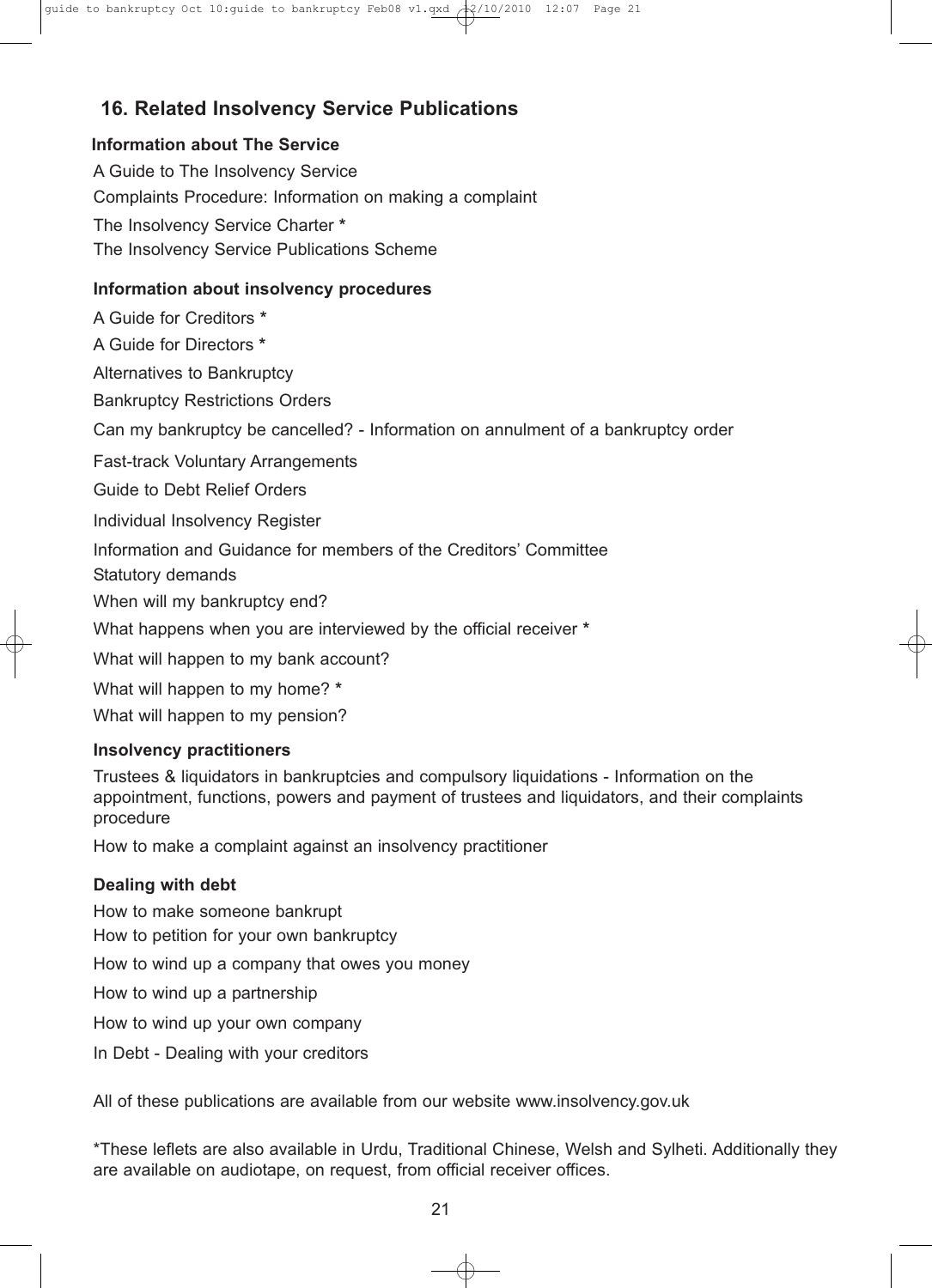*This booklet provides general information only. Every effort has been made to ensure that the information is accurate, but it is not a full and authoritative statement of the law and you should not rely on it as such. The Insolvency Service cannot accept any responsibility for any errors or omissions as a result of negligence or otherwise.*

#### *© Crown copyright 2010.*

*The information in this booklet is subject to Crown copyright protection. The Crown copyright material may be reproduced free of charge in any format or media without requiring specific permission. This is subject to the material being reproduced accurately and not being used in a derogatory manner or in a misleading context. Where the material is being published or issued to others, the sources and copyright status should be acknowledged. If there were a restriction on reproduction, any other proposed use of the material would be subject to the approval of Her Majesty's Stationery Office . Applications should be made to the HMSO's Licensing and Information Policy Team , The Office of Public Sector Information, St Clements House, 2-16 Colegate, Norwich NR3 1BQ.*

*The permission to reproduce Crown copyright material does not extend to any material in this booklet which is identified as being the copyright of a third party. Authorisation to reproduce such material would need to be obtained from the copyright holders concerned. For further details on the licensing of Crown copyright, see current guidance at* 

*http://www.opsi.gov.uk/advice/crown-copyright/copyright-guidance/index.htm issued by The Office of Public Sector Information for HMSO*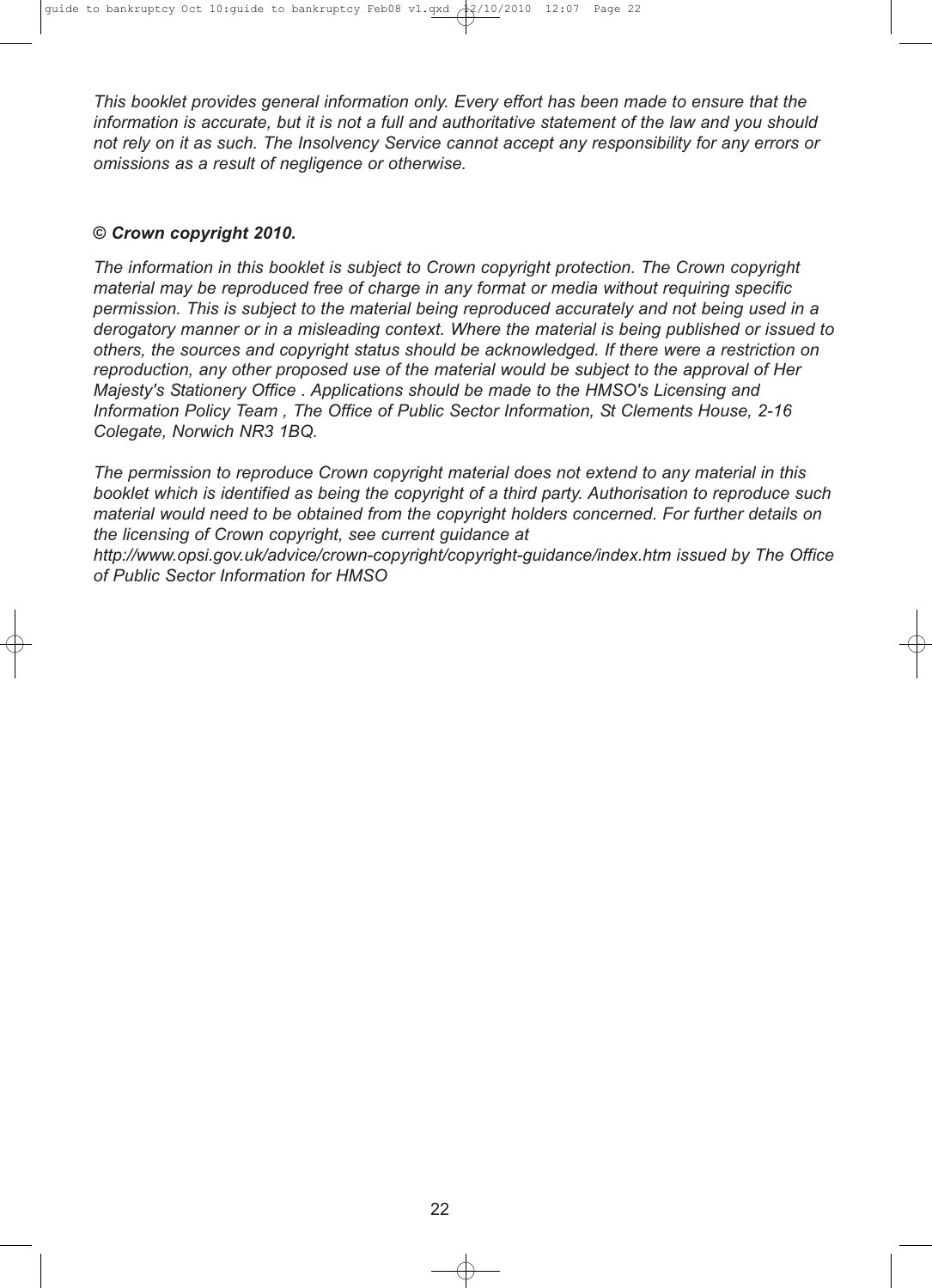guide to bankruptcy Oct 10:guide to bankruptcy Feb08 v1.qxd  $\bigotimes$ /10/2010 12:07 Page 23

 $\rightarrow$ 

 $\overline{\mathcal{A}}$